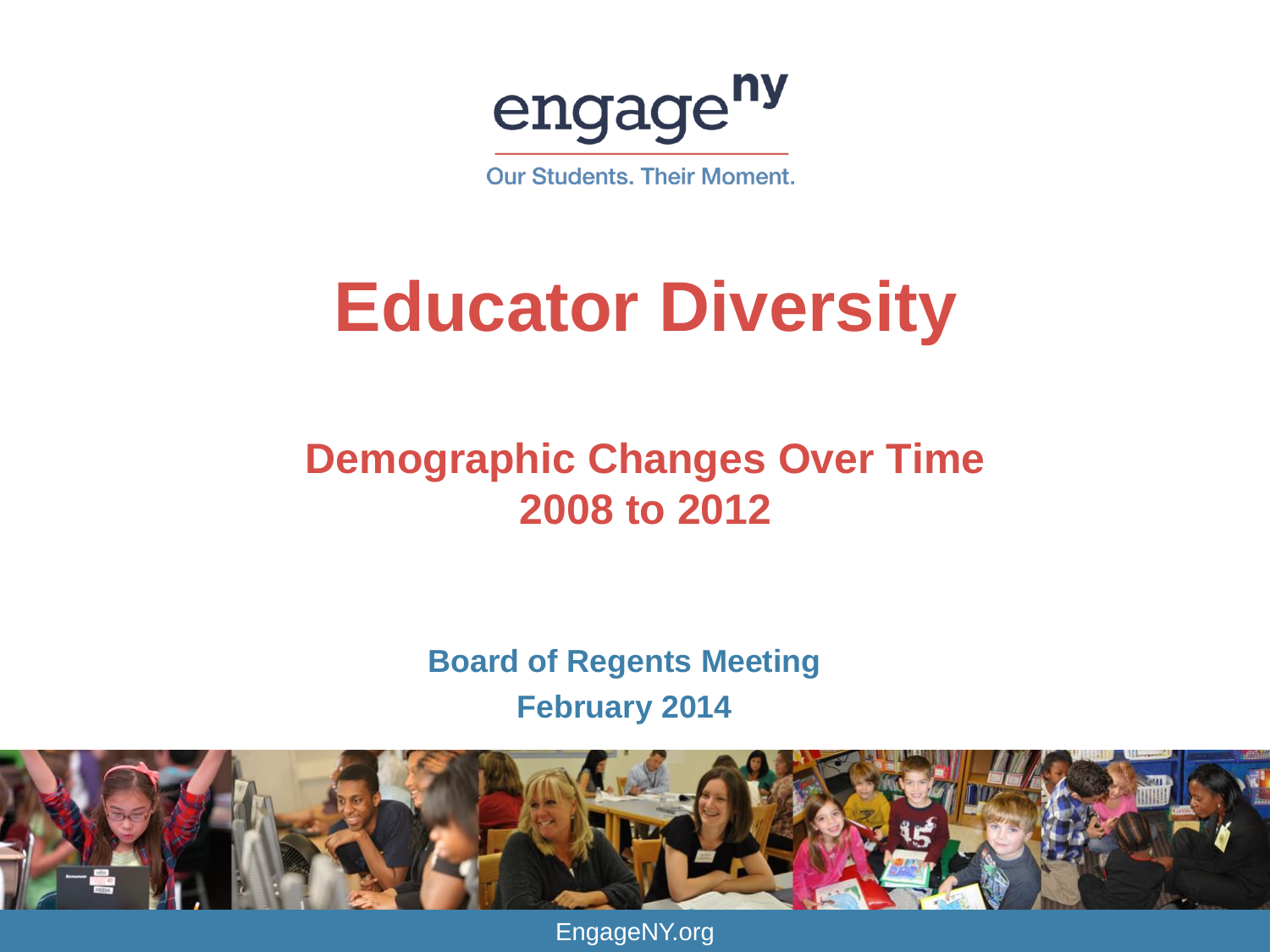## **Graduating College and Career Ready**

New York's 4-year high school graduation rate is 74% for All Students. However, the percent graduating college and career ready is significantly lower.

#### **June 2012 Graduation Rate**

|                                   | % Graduating |                 |                                   | % Graduating |
|-----------------------------------|--------------|-----------------|-----------------------------------|--------------|
| <b>All Students</b>               | 74.0         |                 | <b>All Students</b>               | 35.3         |
| American Indian                   | 58.5         |                 | American Indian                   | 18.8         |
| Asian/Pacific Islander            | 81.6         |                 | Asian/Pacific Islander            | 56.5         |
| <b>Black</b>                      | 58.1         | <b>Black</b>    |                                   | 12.5         |
| Hispanic                          | 57.8         | <b>Hispanic</b> |                                   | 15.7         |
| White                             | 85.7         | White           |                                   | 48.5         |
| <b>English Language Learners</b>  | 34.3         |                 | <b>English Language Learners</b>  | 7.3          |
| <b>Students with Disabilities</b> | 44.7         |                 | <b>Students with Disabilities</b> | 4.9          |

**Calculated College and Career Ready\*** 

\*Students graduating with at least a score of 75 on Regents English and 80 on a Math Regents, which correlates with success in first-year college courses.

Source: NYSED Office of Information and Reporting Services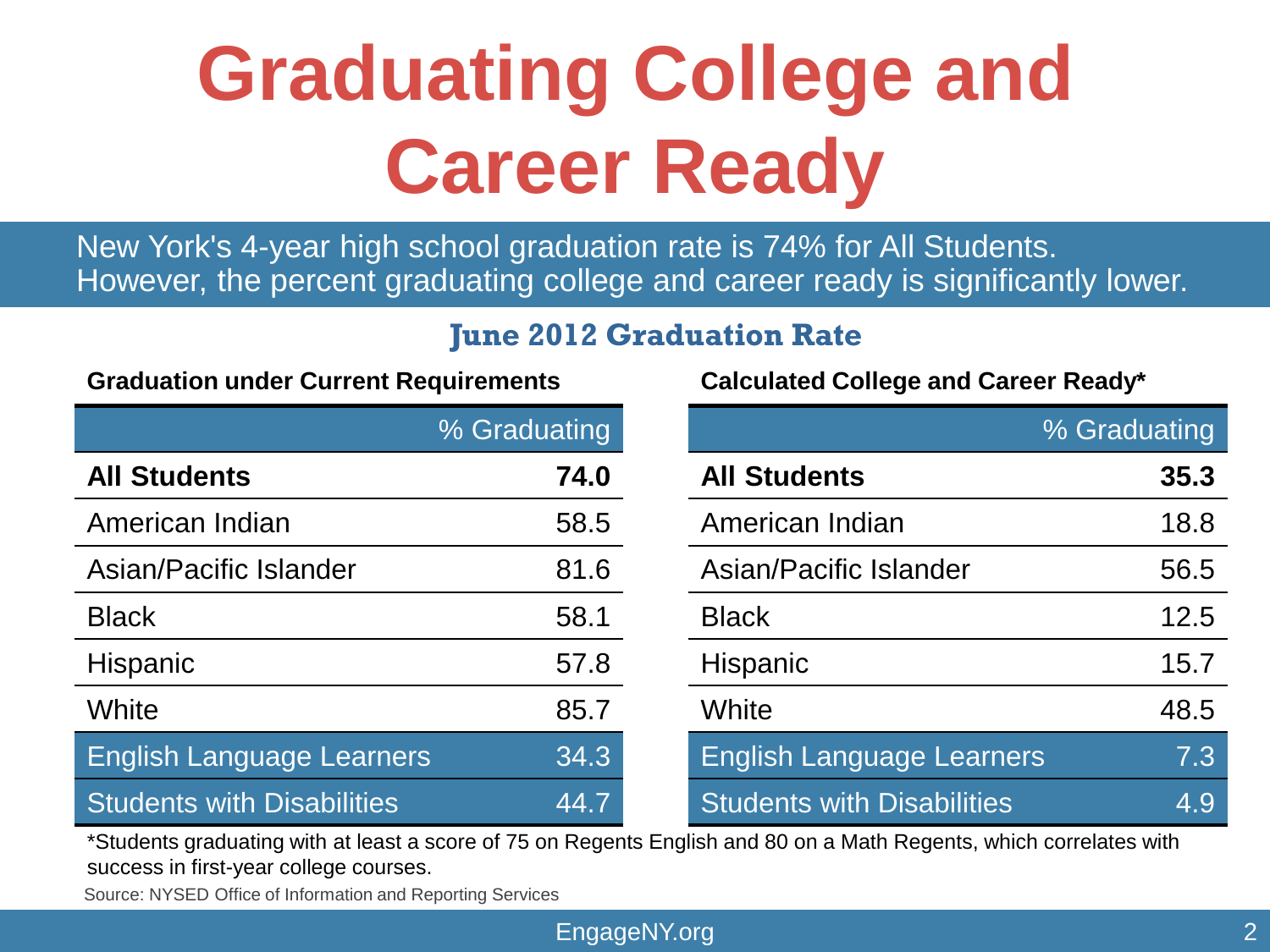## **Educator Diversity Data**

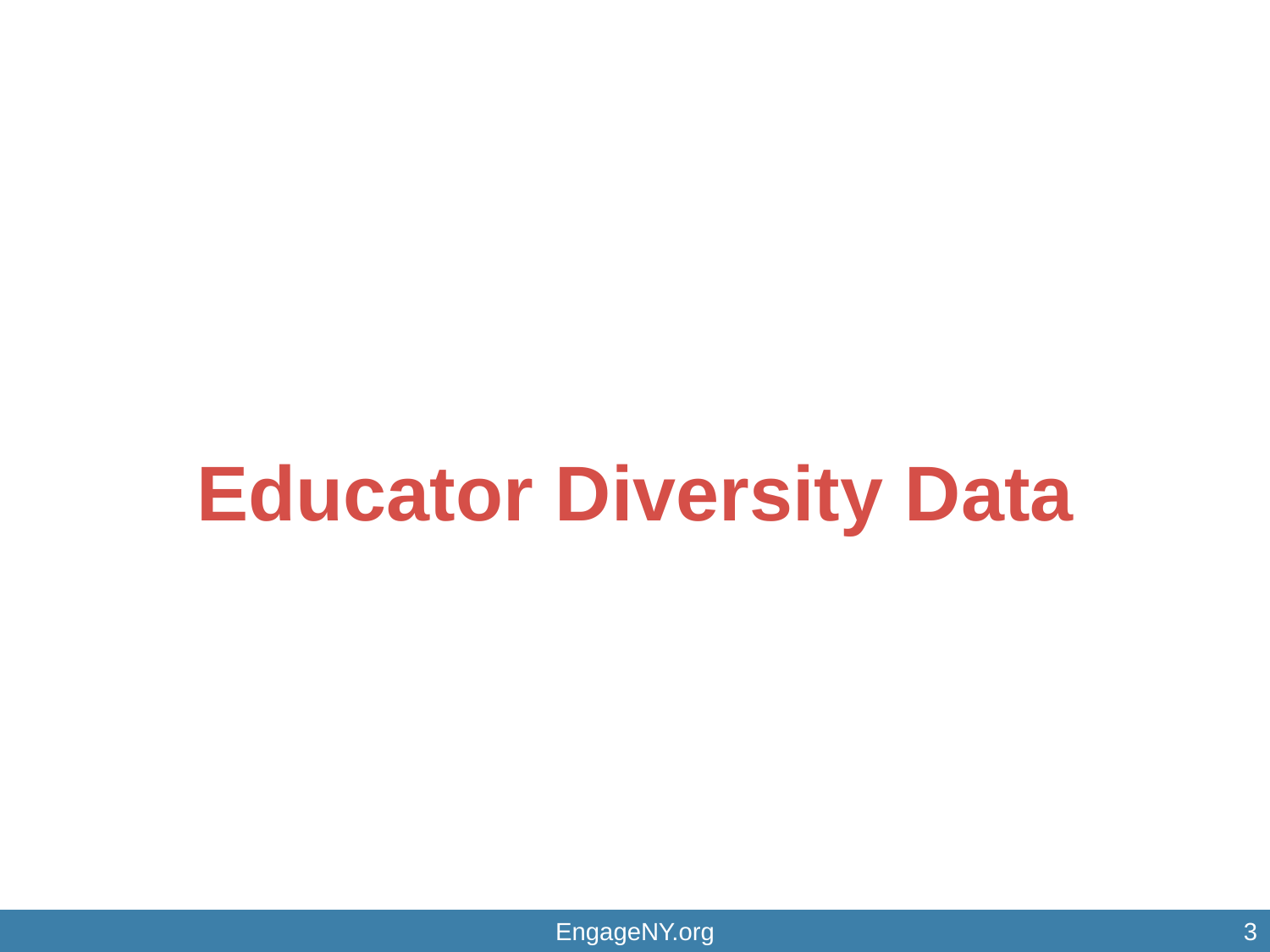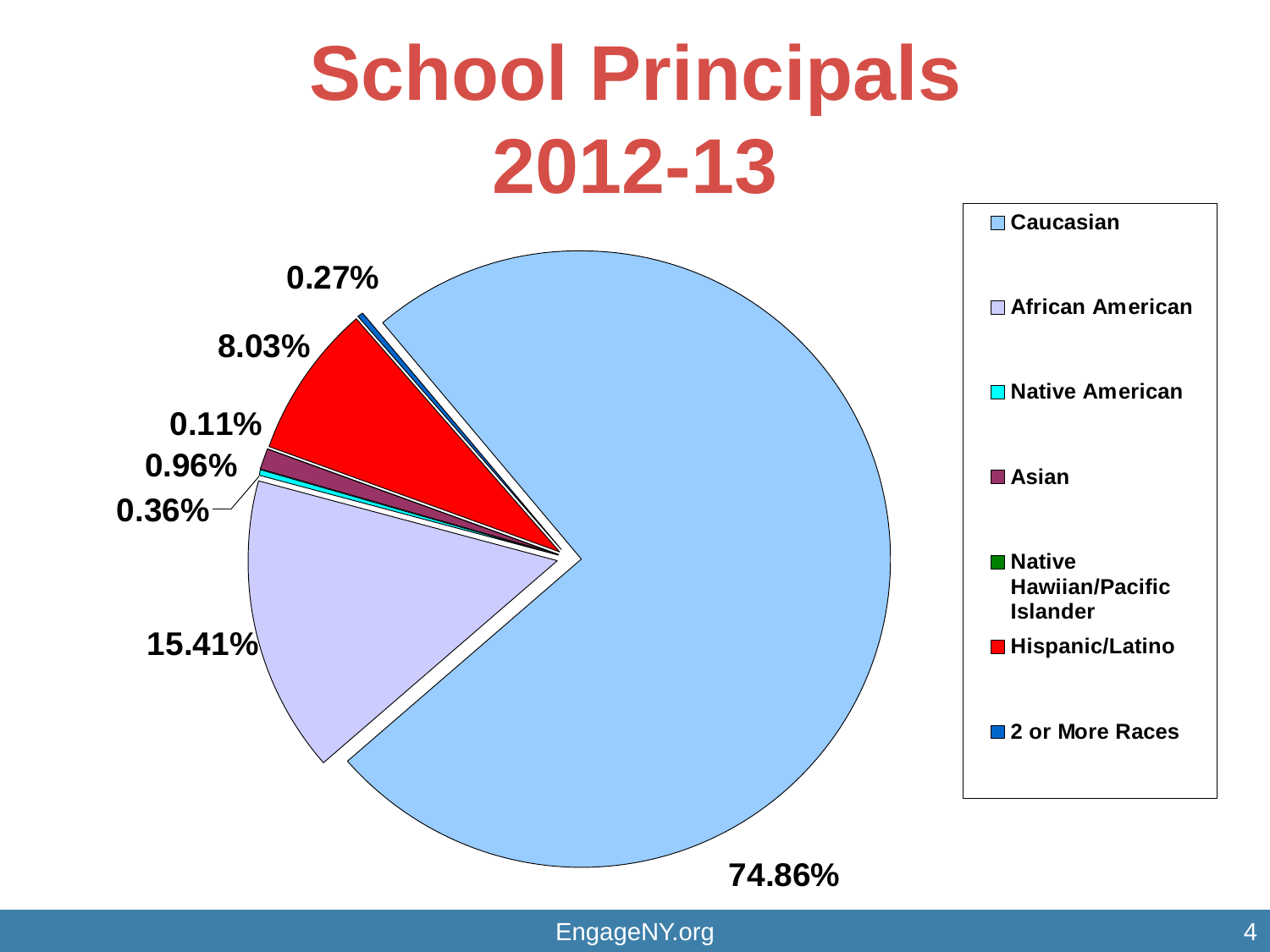### **Minority Participation Over Time Percent of Total Principals**





EngageNY.org 5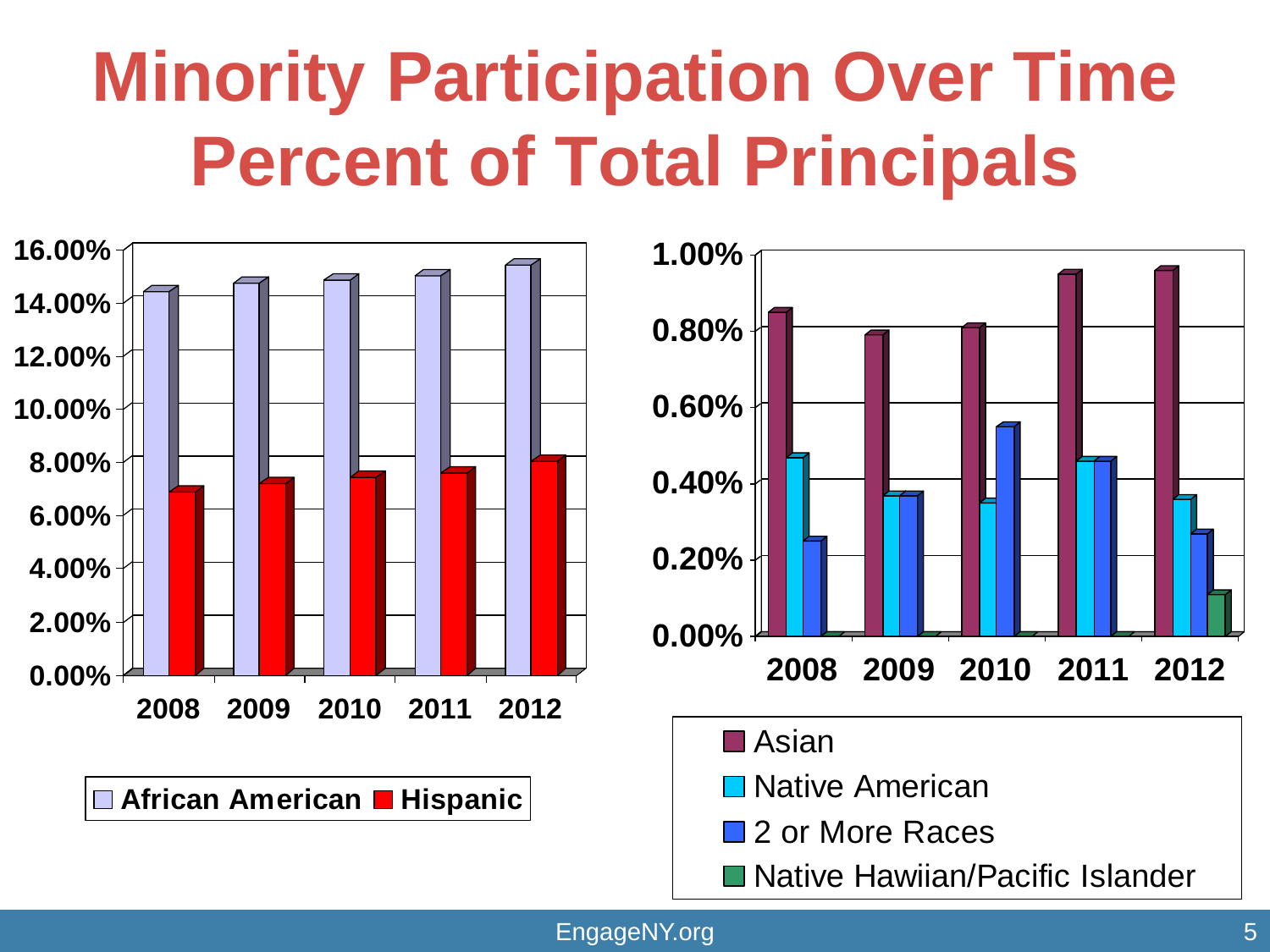#### **DATA FOR ASSISTANT PRINCIPALS**

**Demographic Changes Over Time 2008 to 2012**

EngageNY.org 6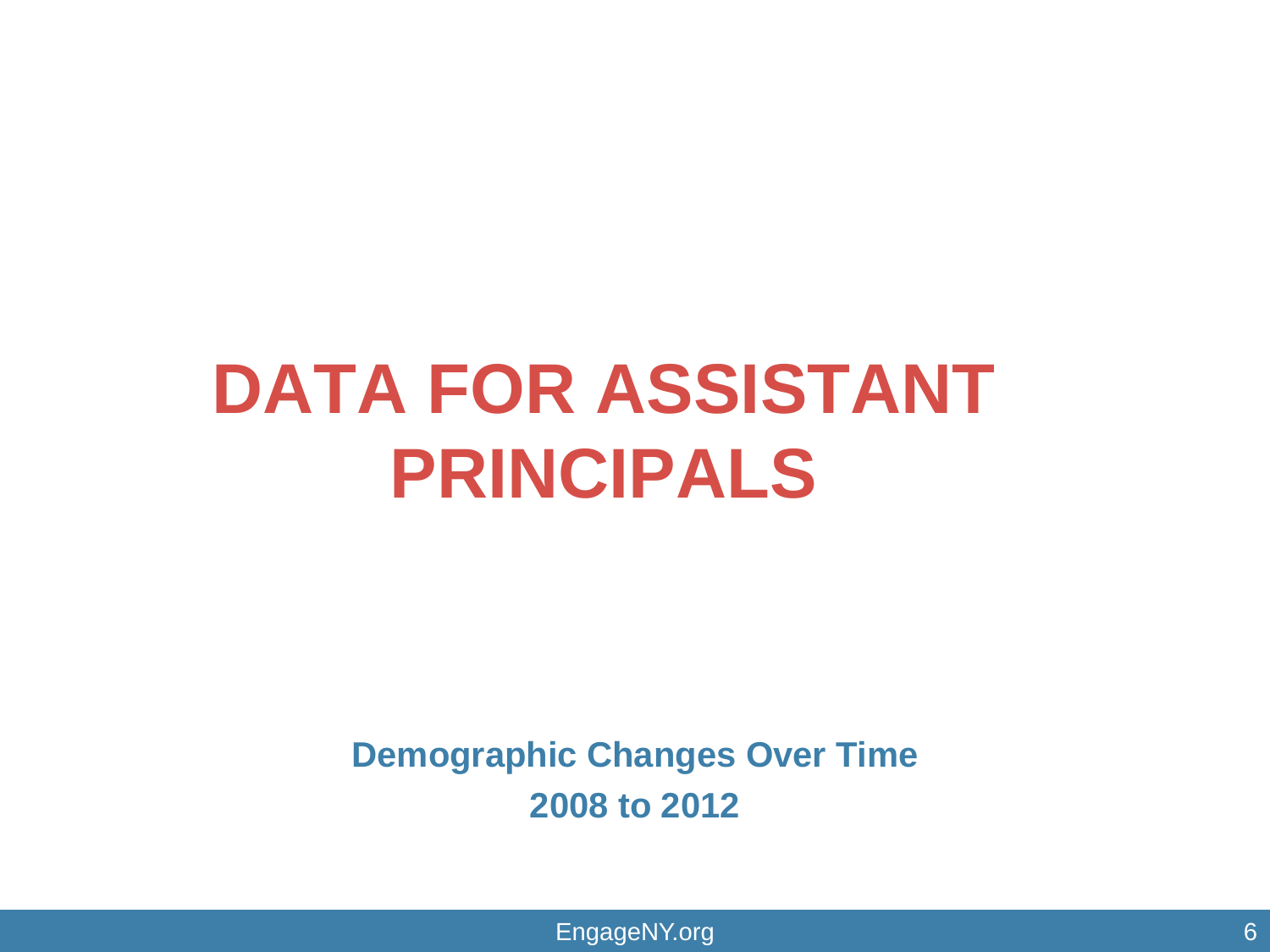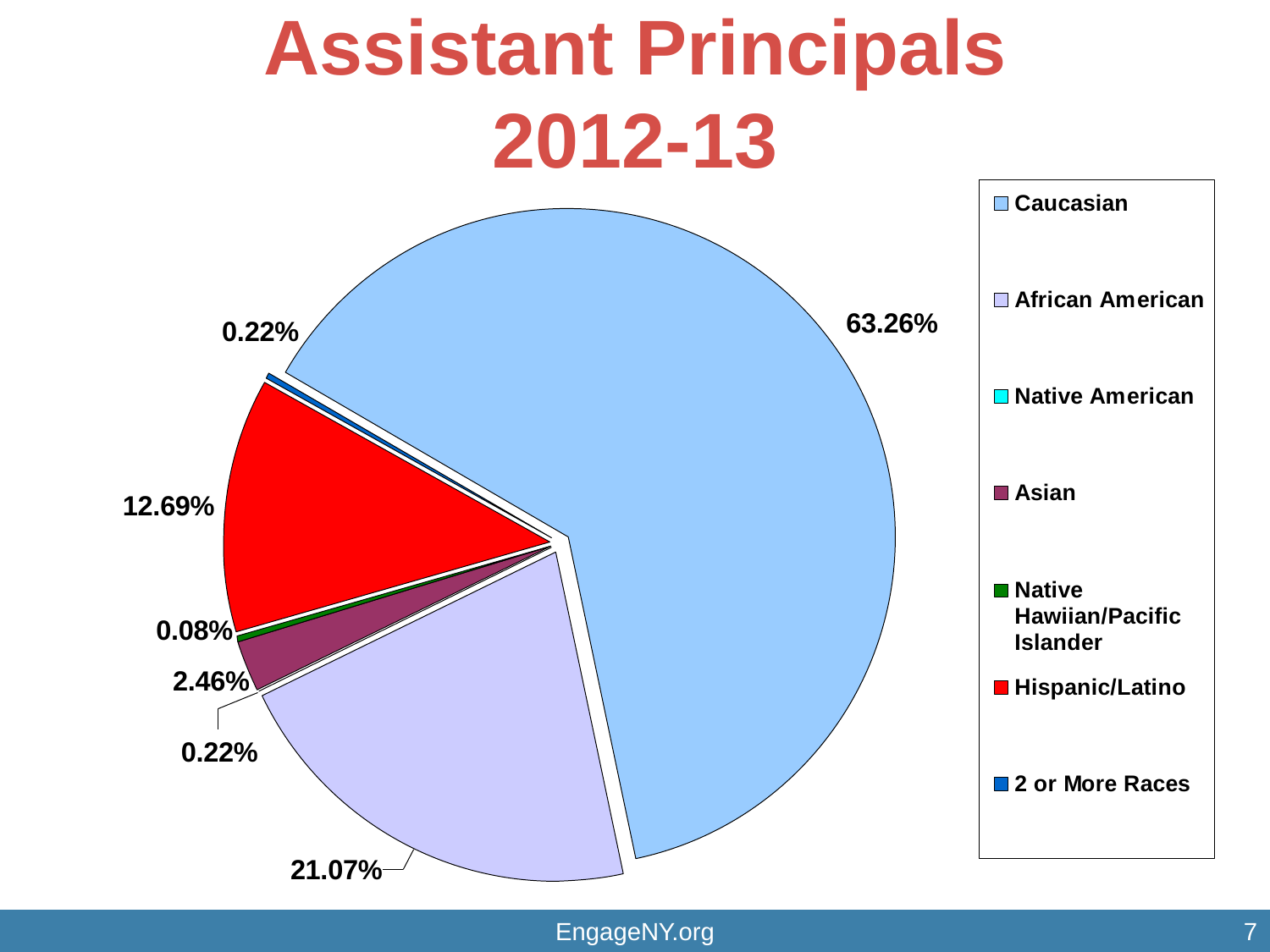#### **Minority Participation Over Time Percent of Total Assistant Principals**

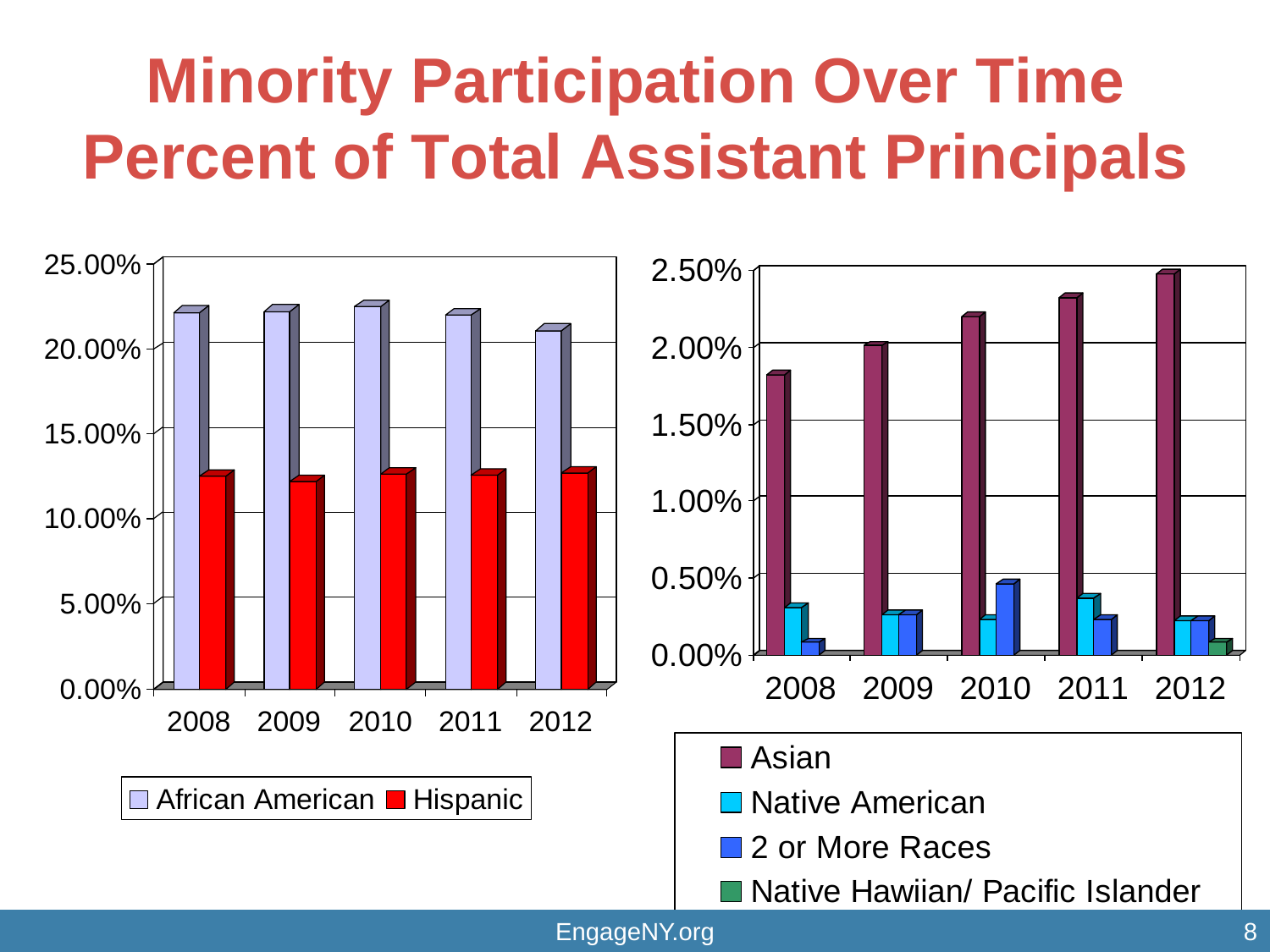#### **DATA FOR TEACHERS**

**Demographic Changes Over Time 2008 to 2012**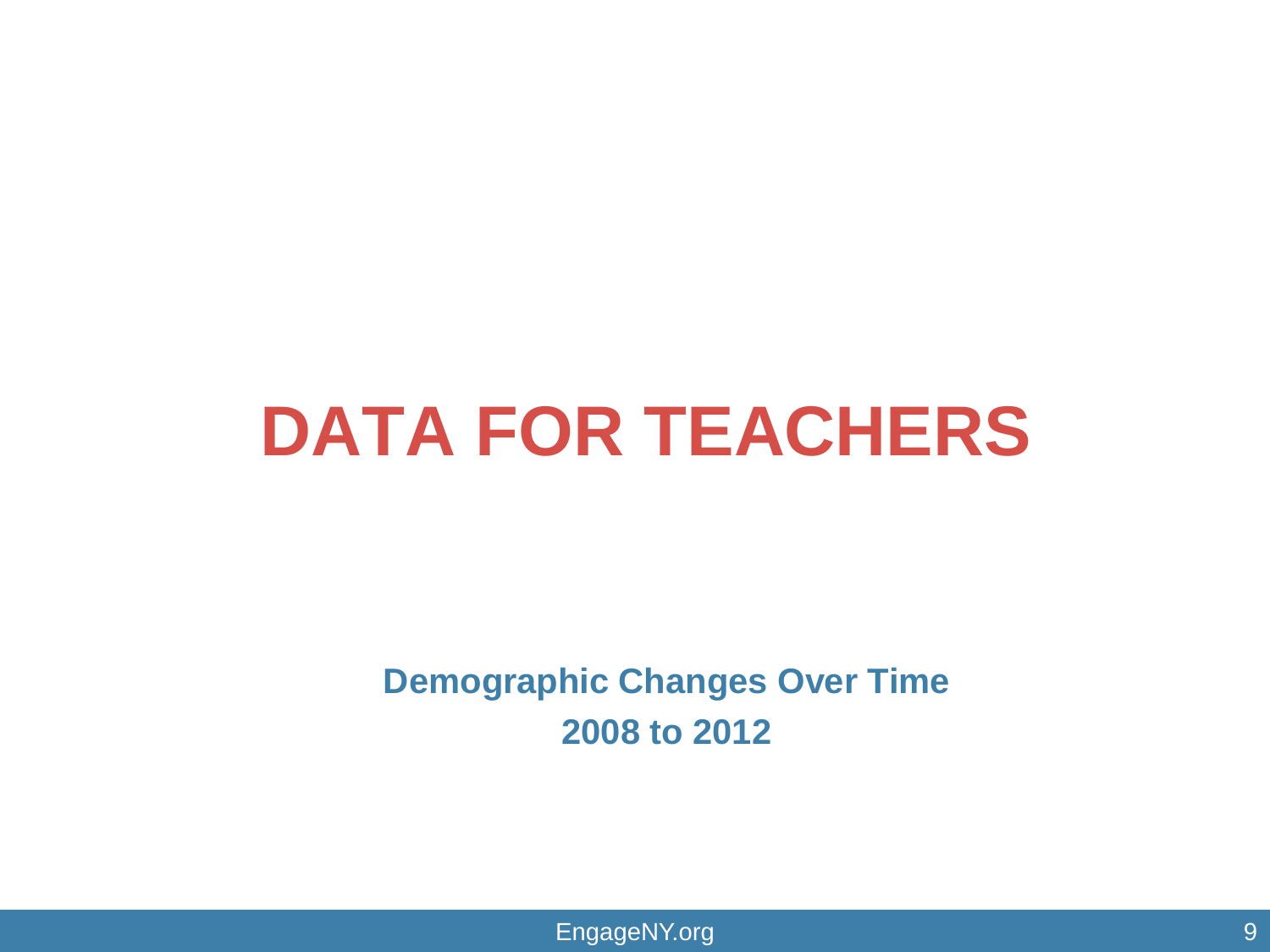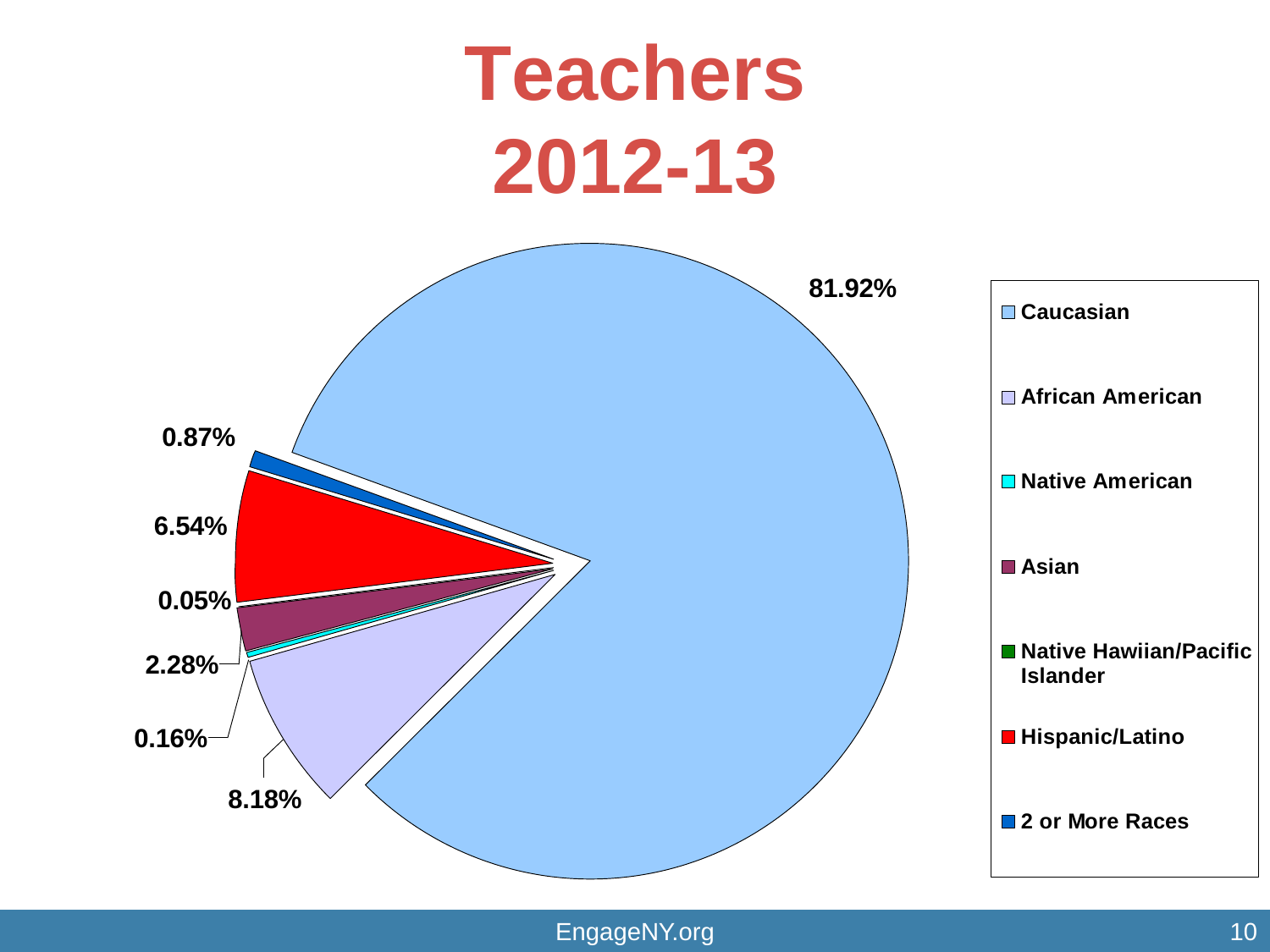#### **Minority Participation Over Time Percent of Total Teachers**



EngageNY.org 11 and 12 and 12 and 12 and 12 and 12 and 12 and 12 and 12 and 12 and 12 and 12 and 12 and 12 and 12 and 12 and 12 and 12 and 12 and 12 and 12 and 12 and 12 and 12 and 12 and 12 and 12 and 12 and 12 and 12 and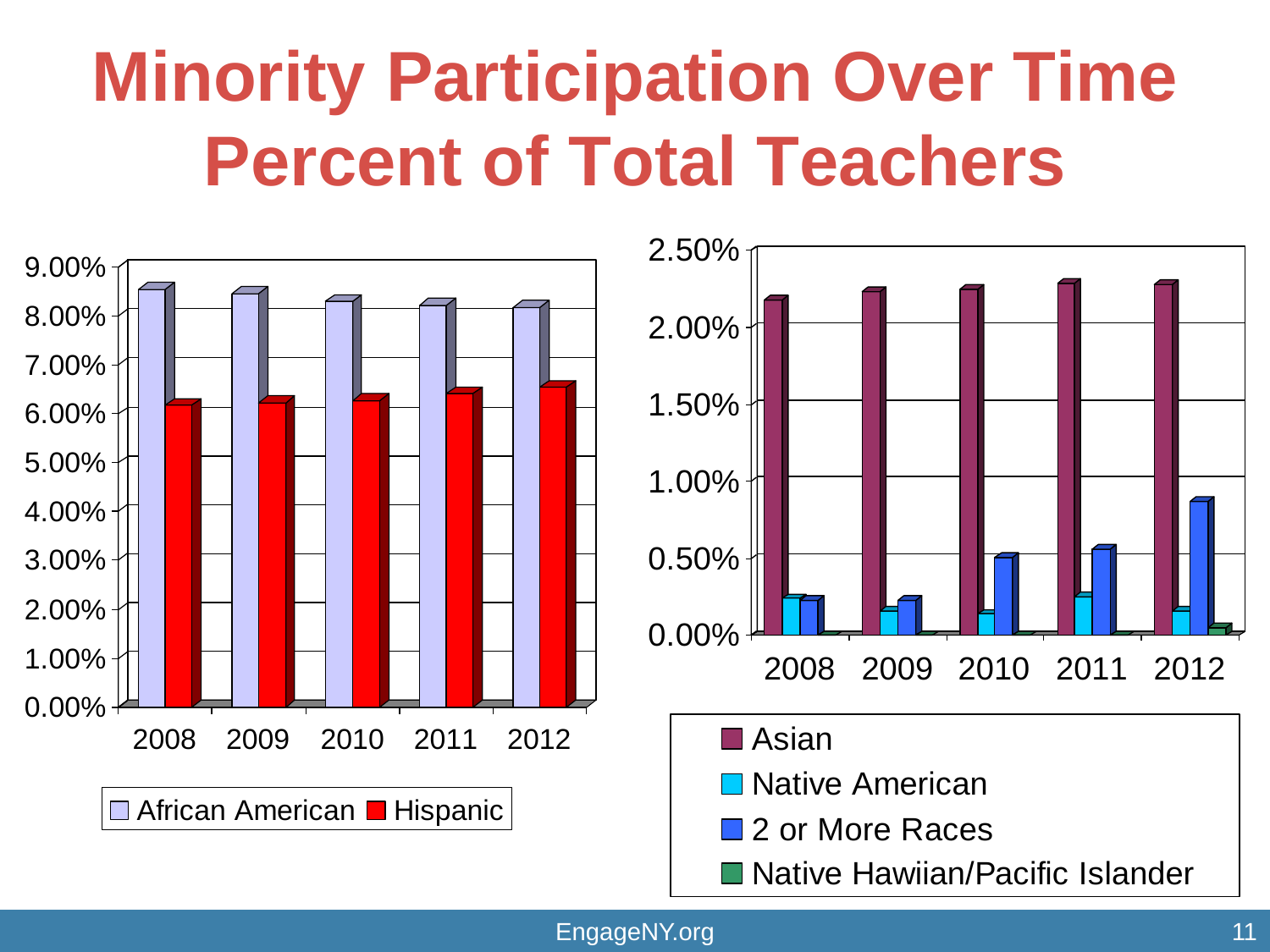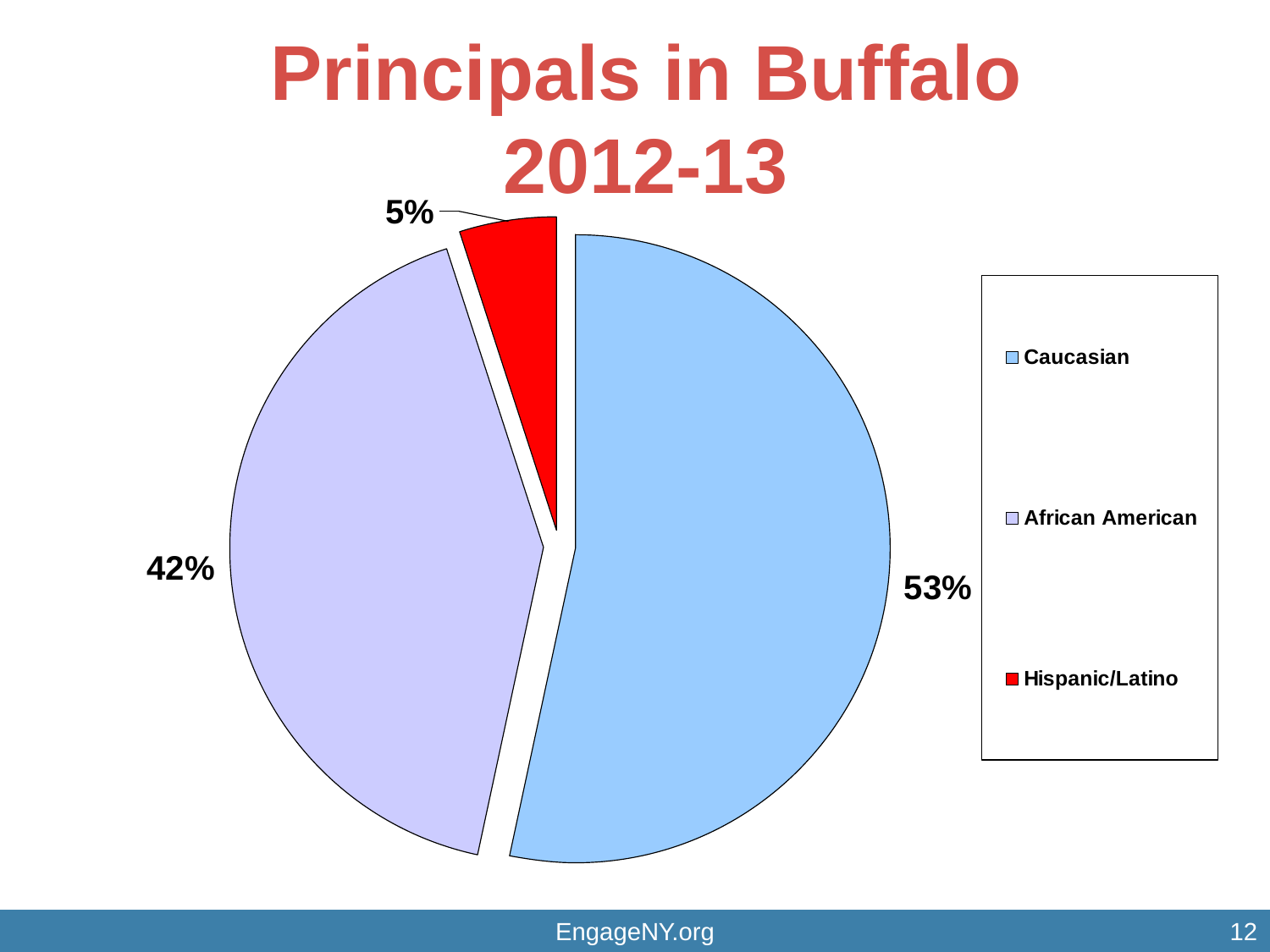#### **Principals in Rochester 2012-13**

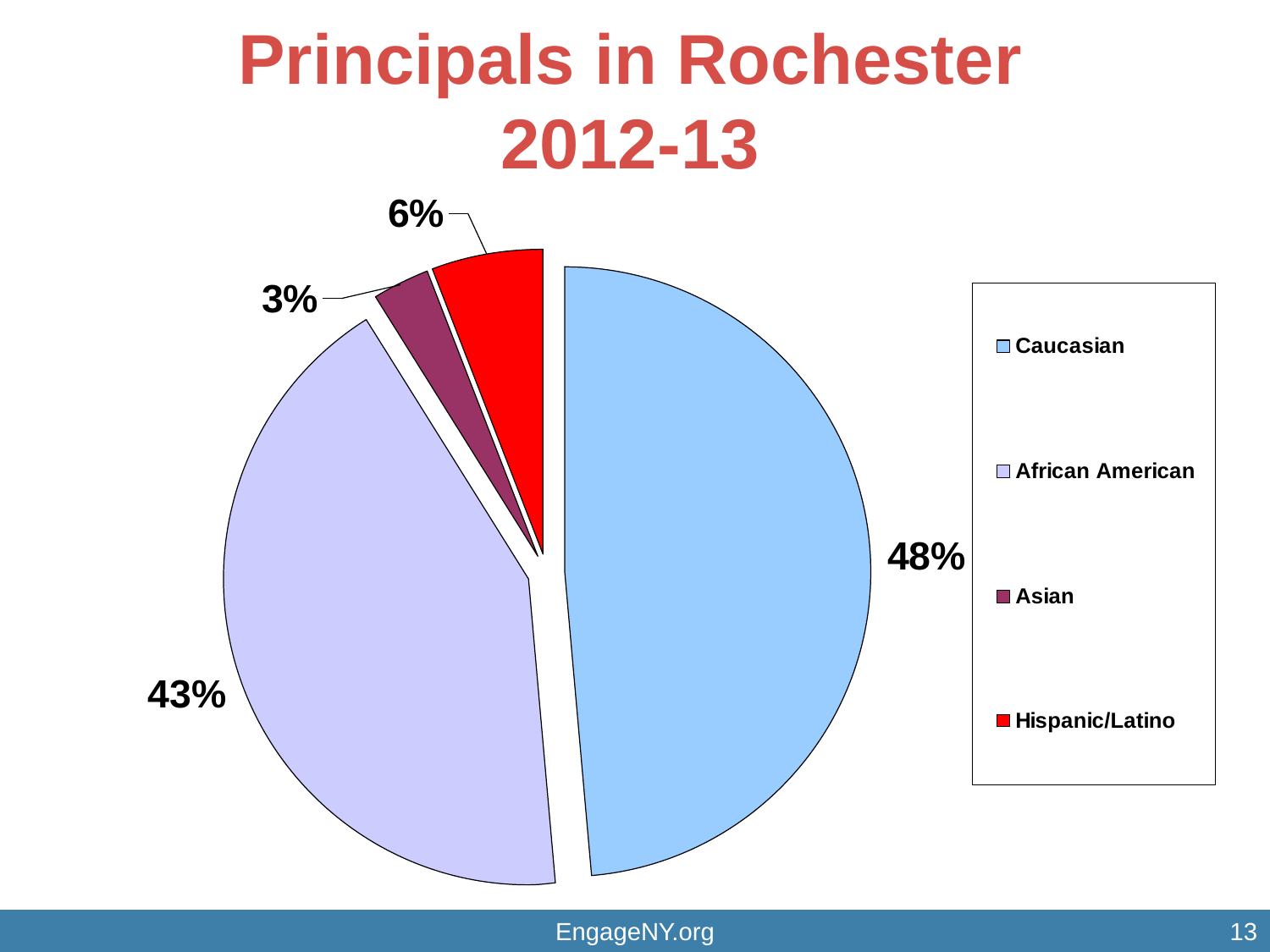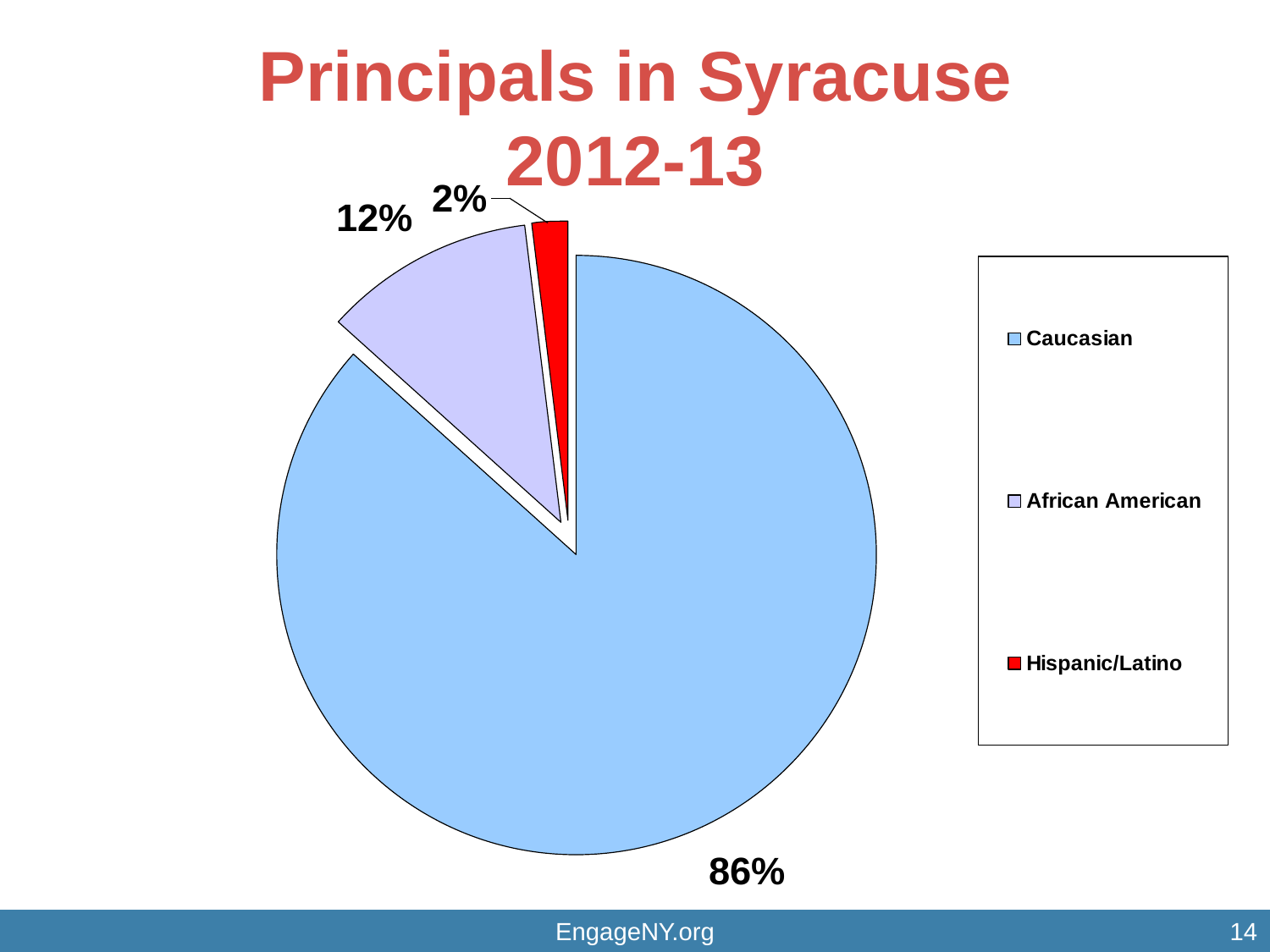#### **Principals in New York City 2012-13**

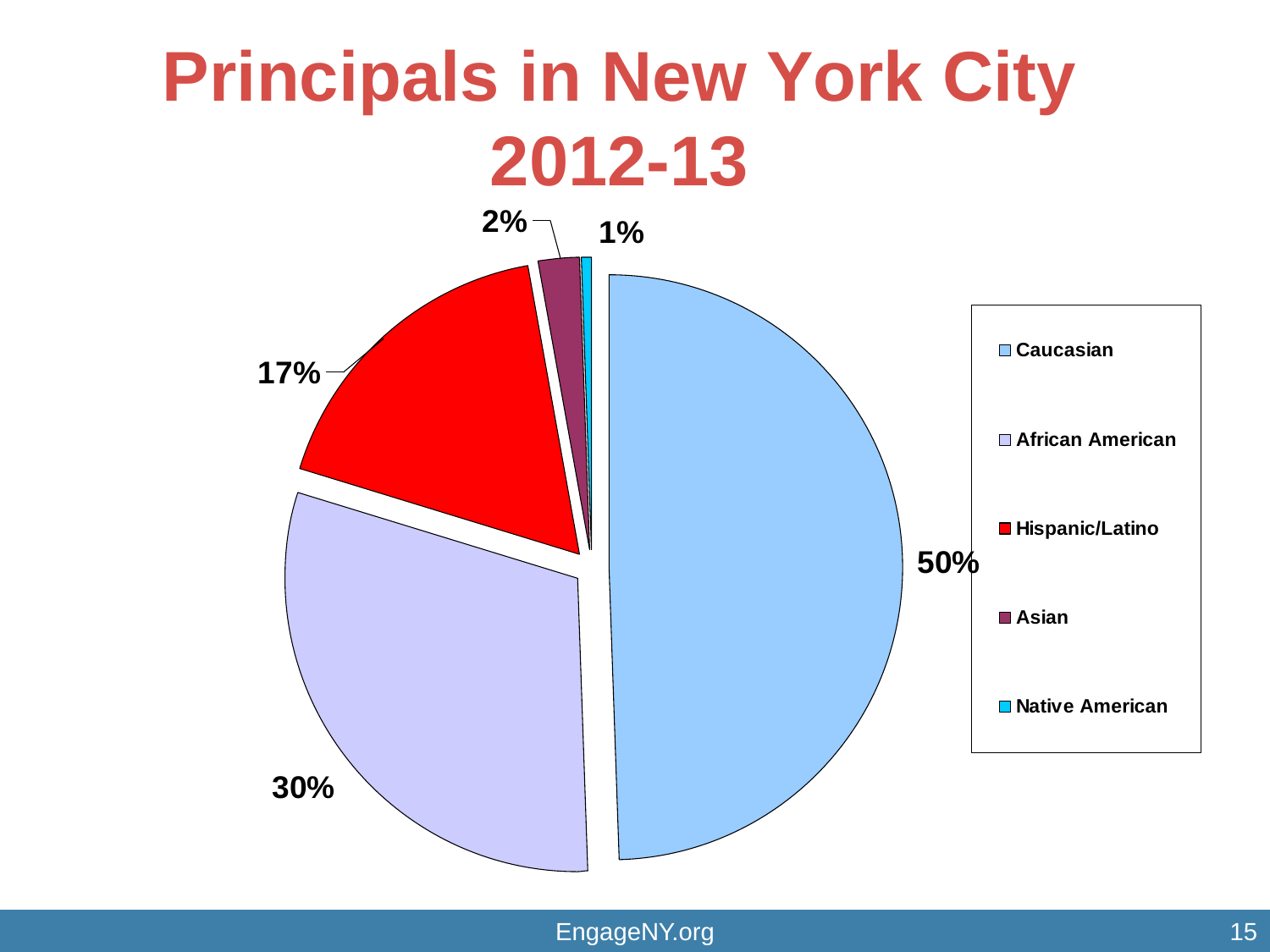#### **Principals in Yonkers 2012-13**

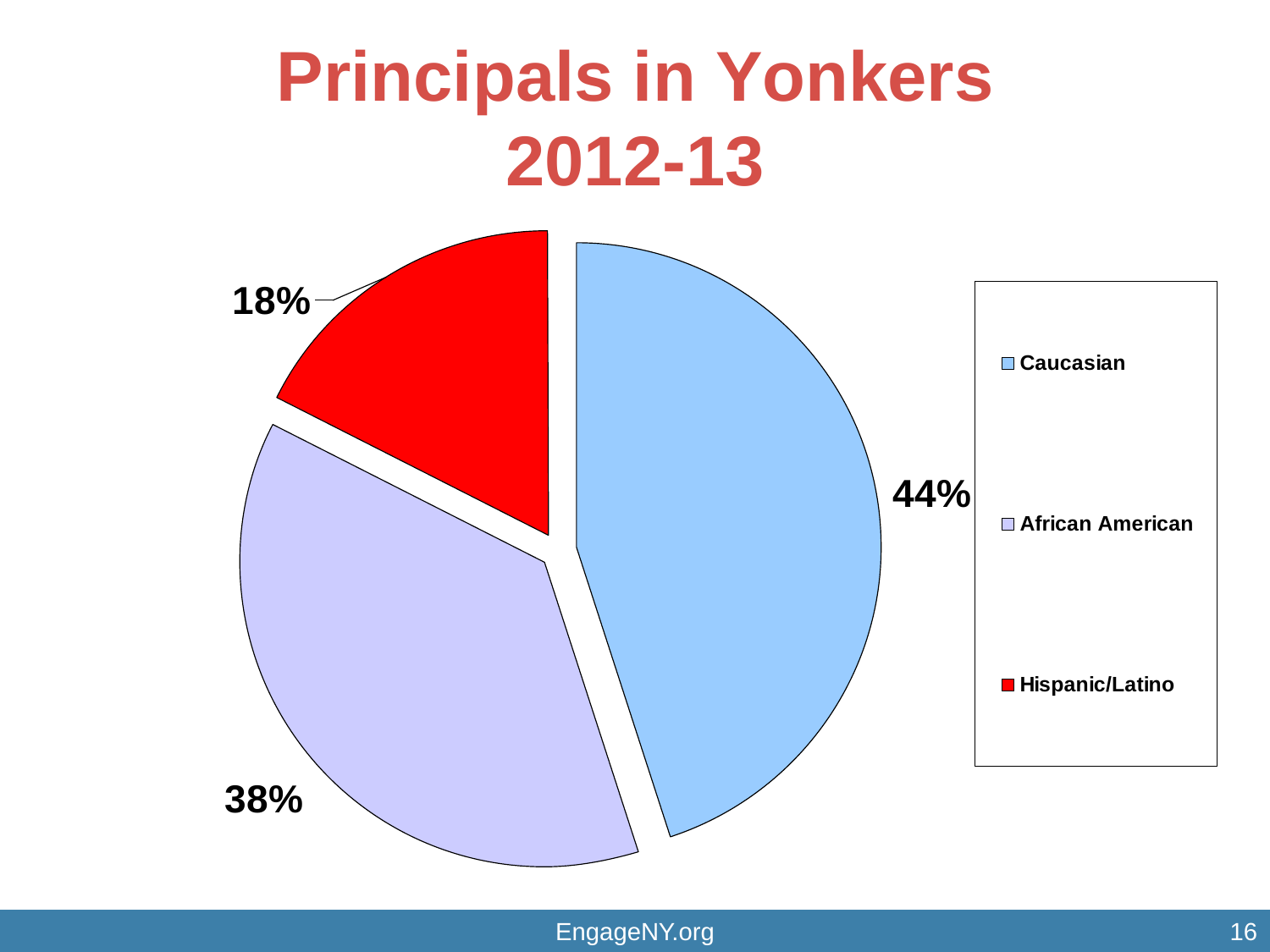# **Patterns of Change: Teachers in the Big 4 Cities**

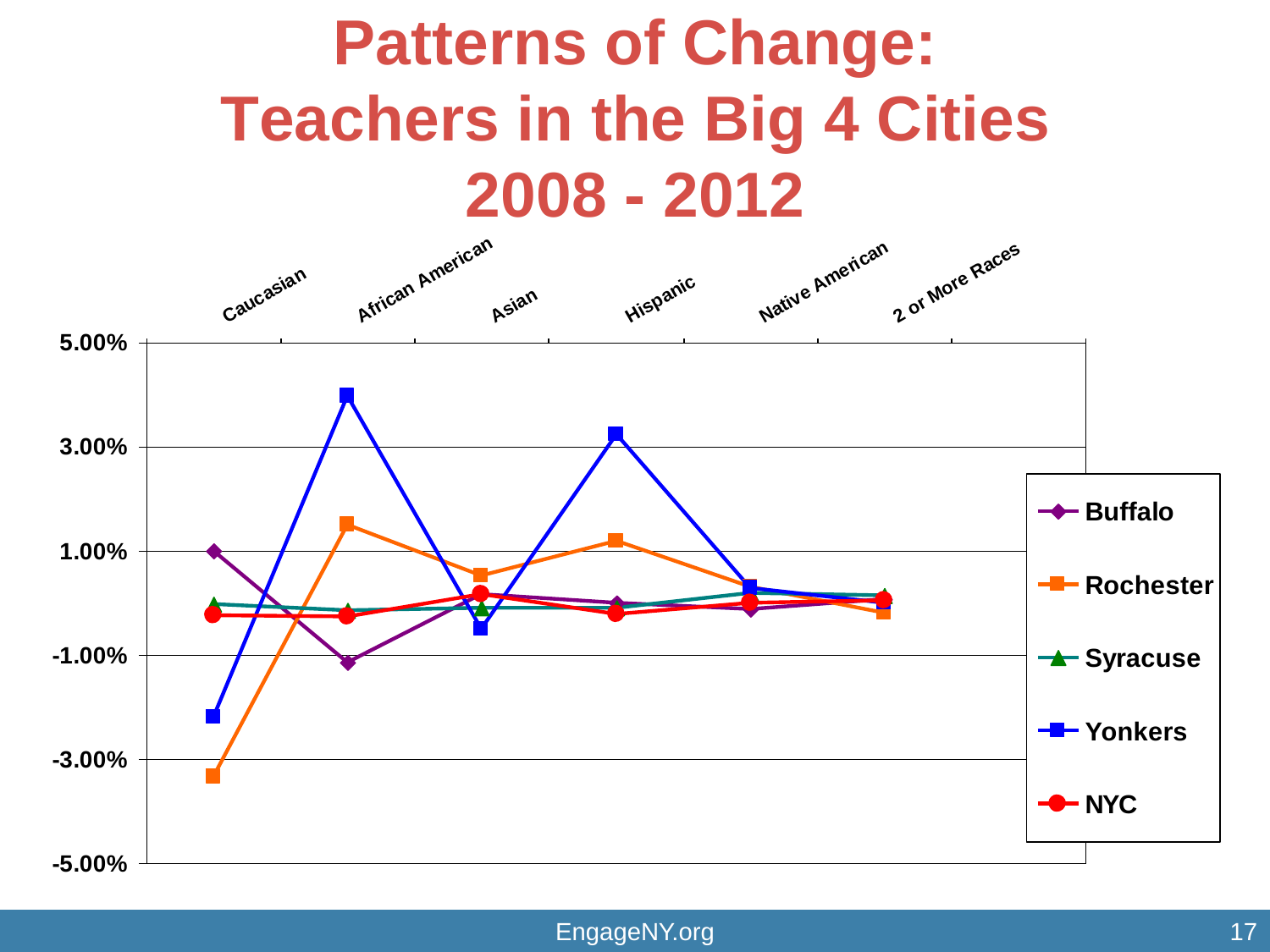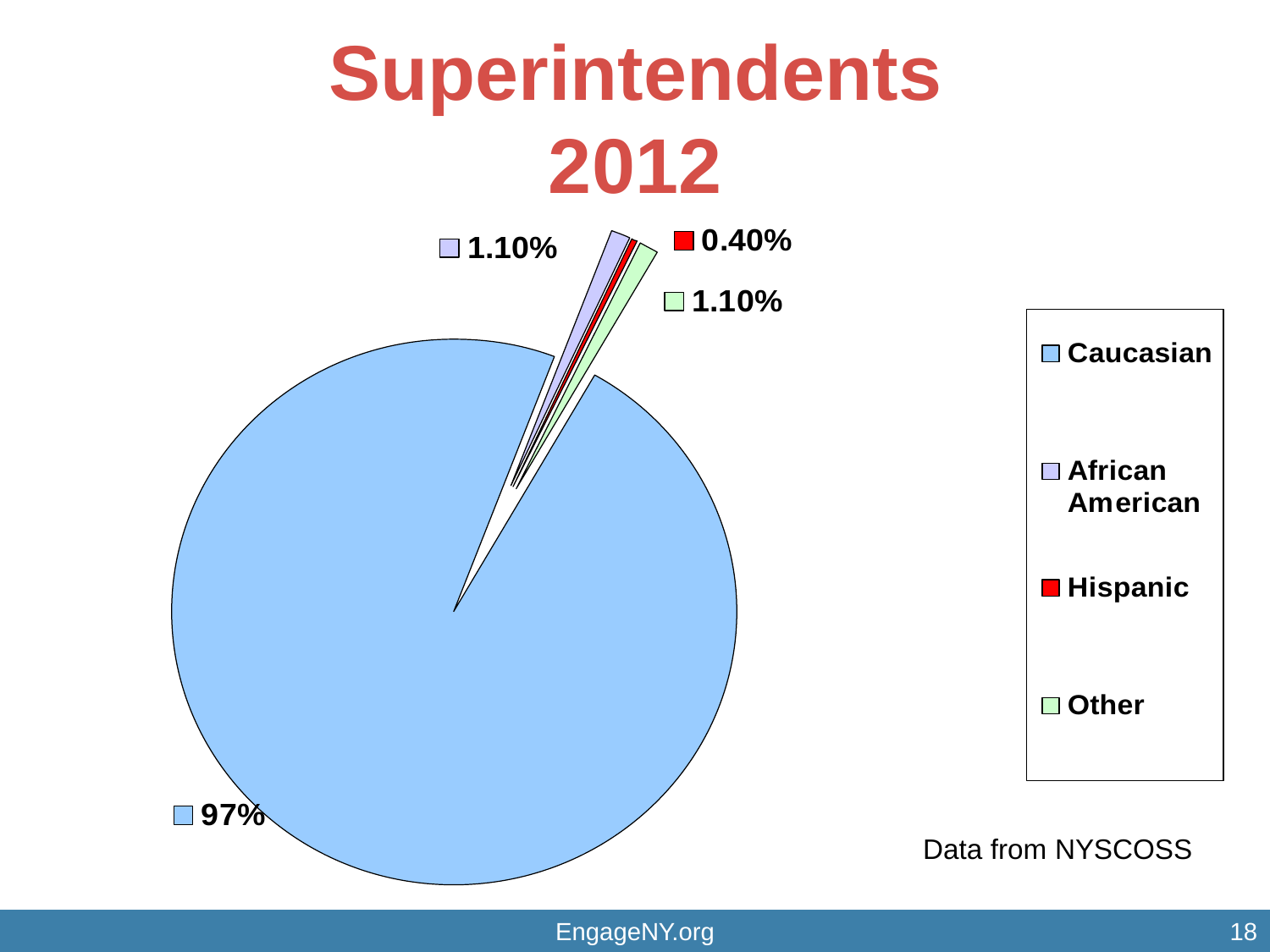### **Educator to Student Percentage Comparison, NYC**

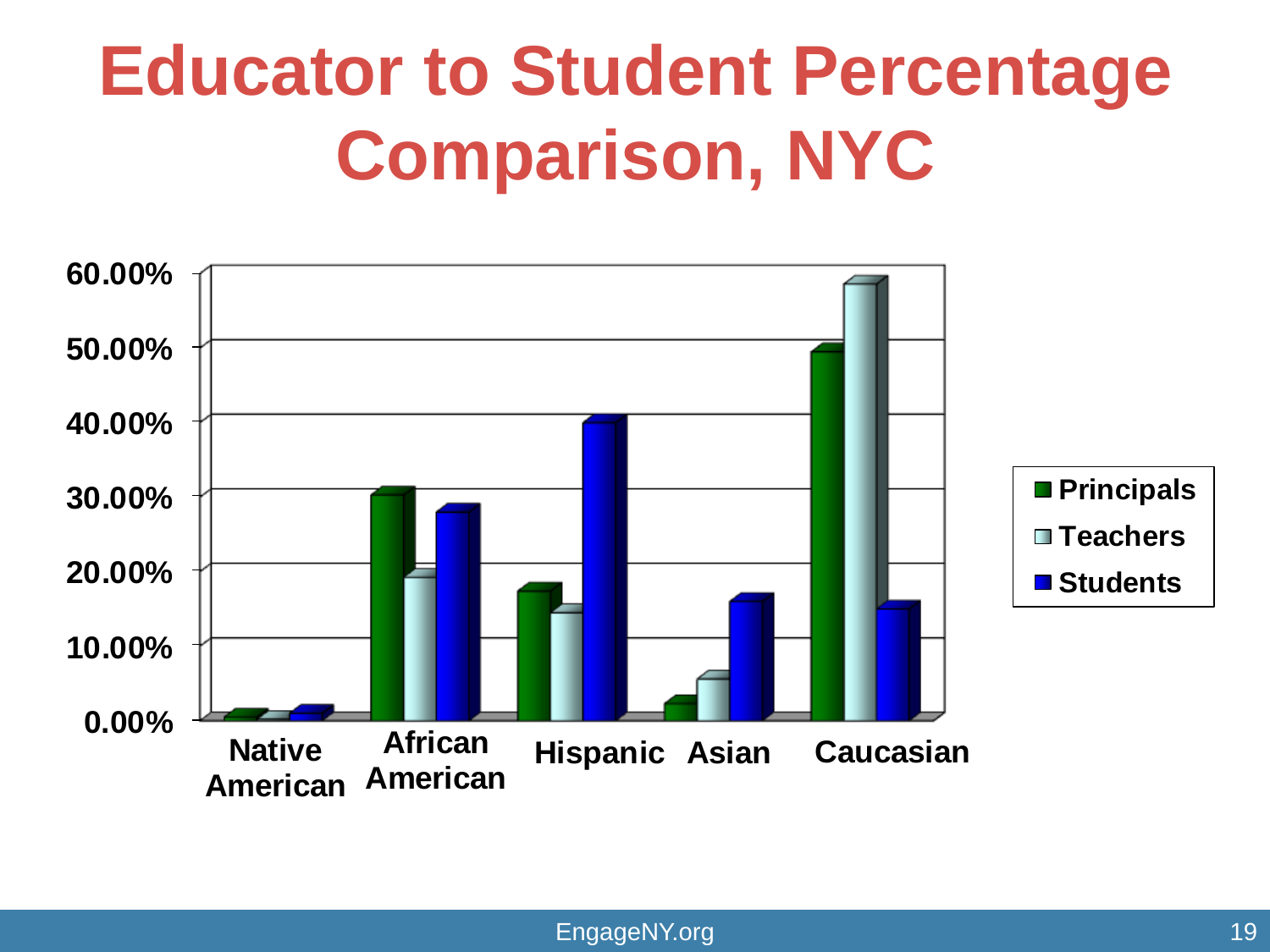#### **Educator to Student Percentage Comparison, Buffalo**

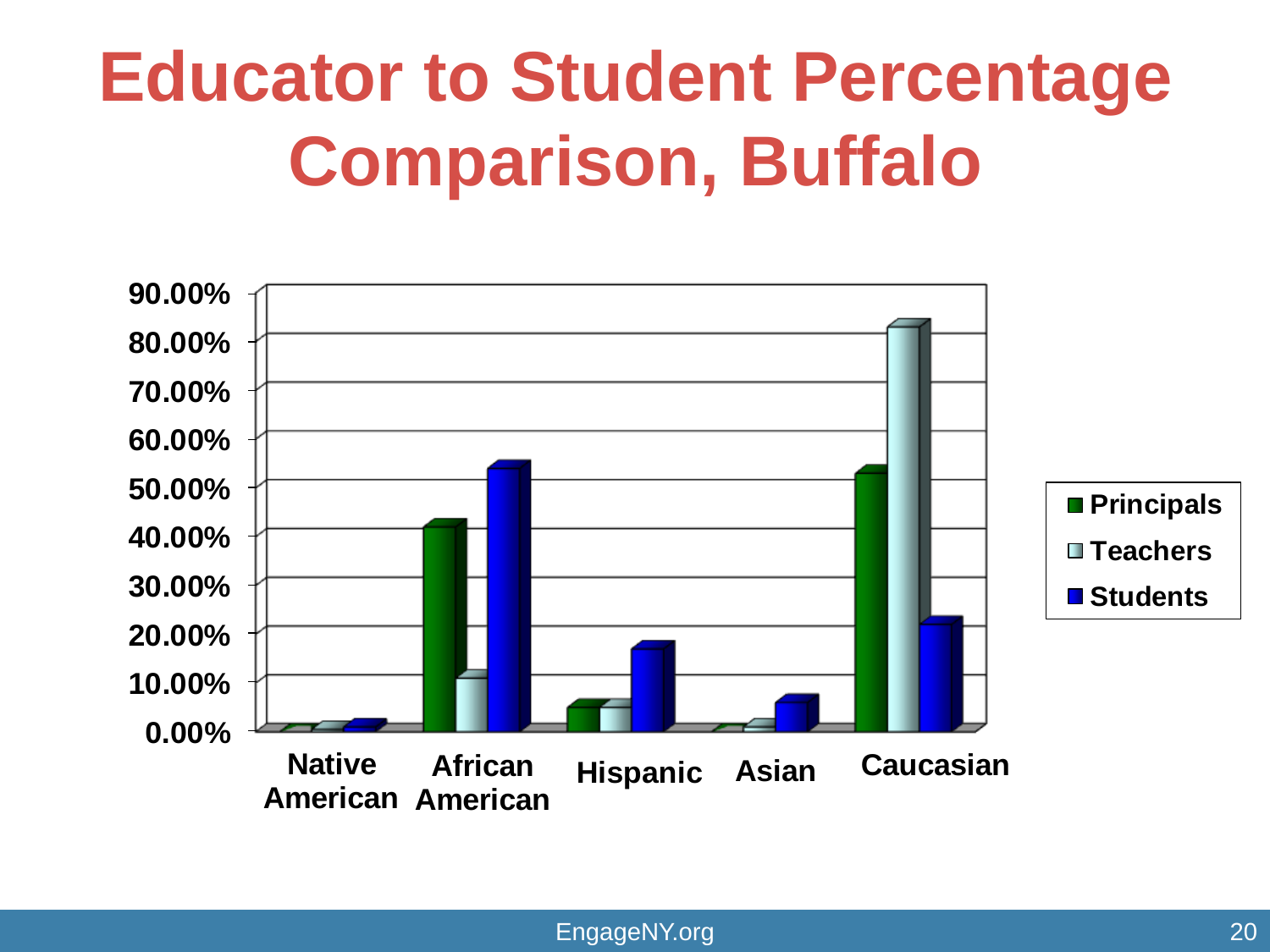#### **Educator to Student Percentage Comparison, Rochester**

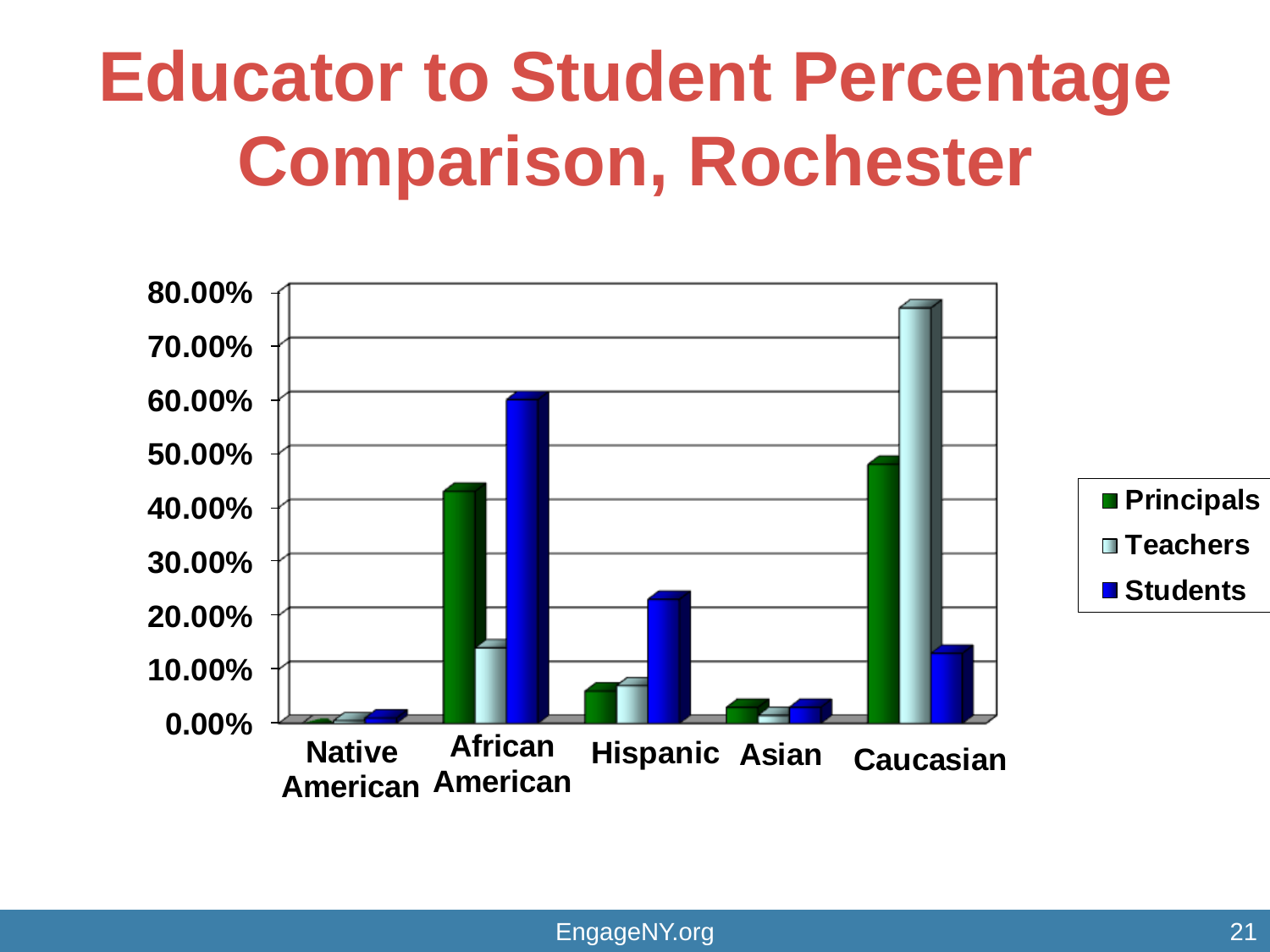### **Educator to Student Percentage Comparison, Syracuse**

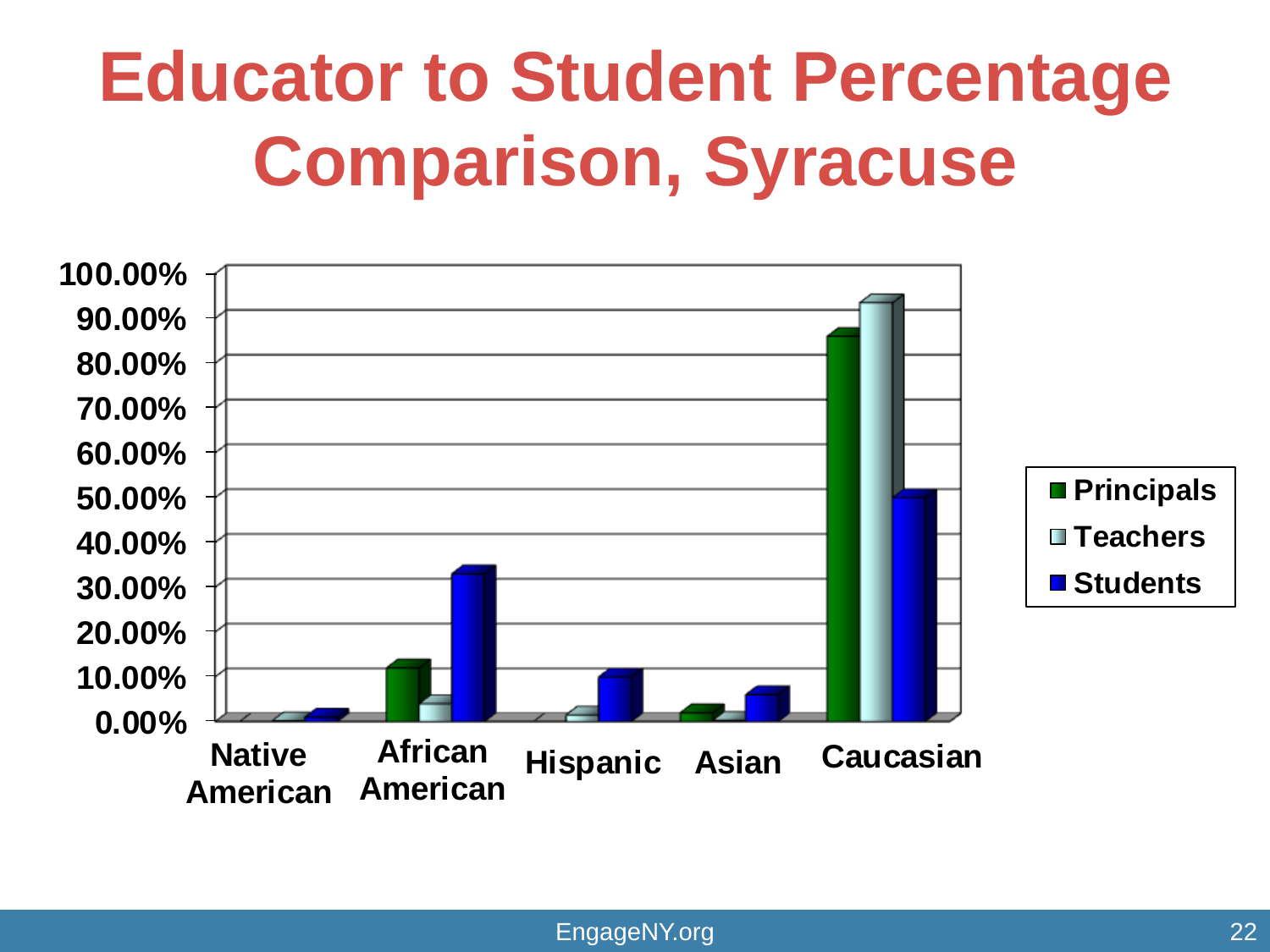### **Educator to Student Percentage Comparison, Yonkers**

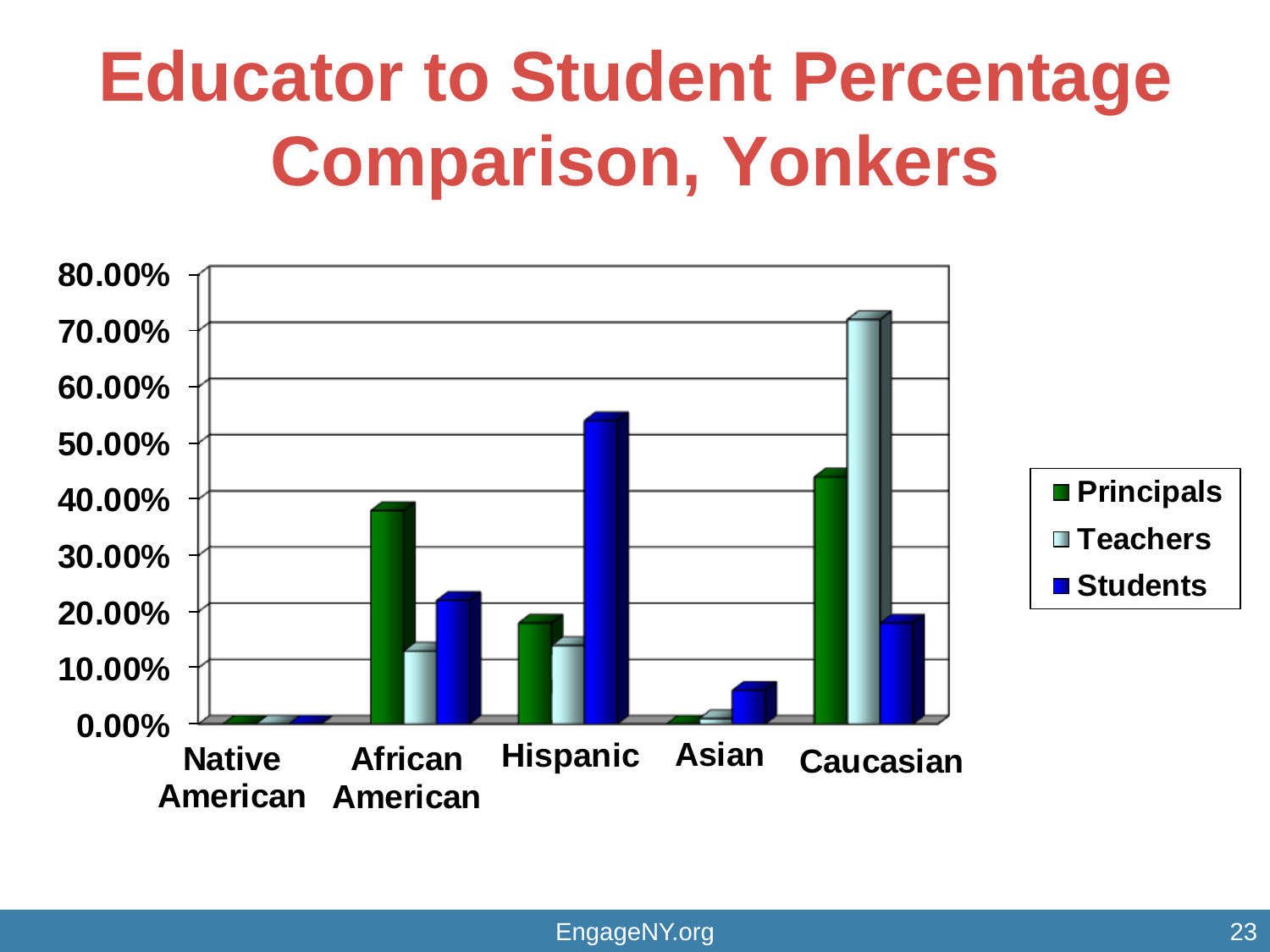#### **NEW YORK STATE INITIATIVES**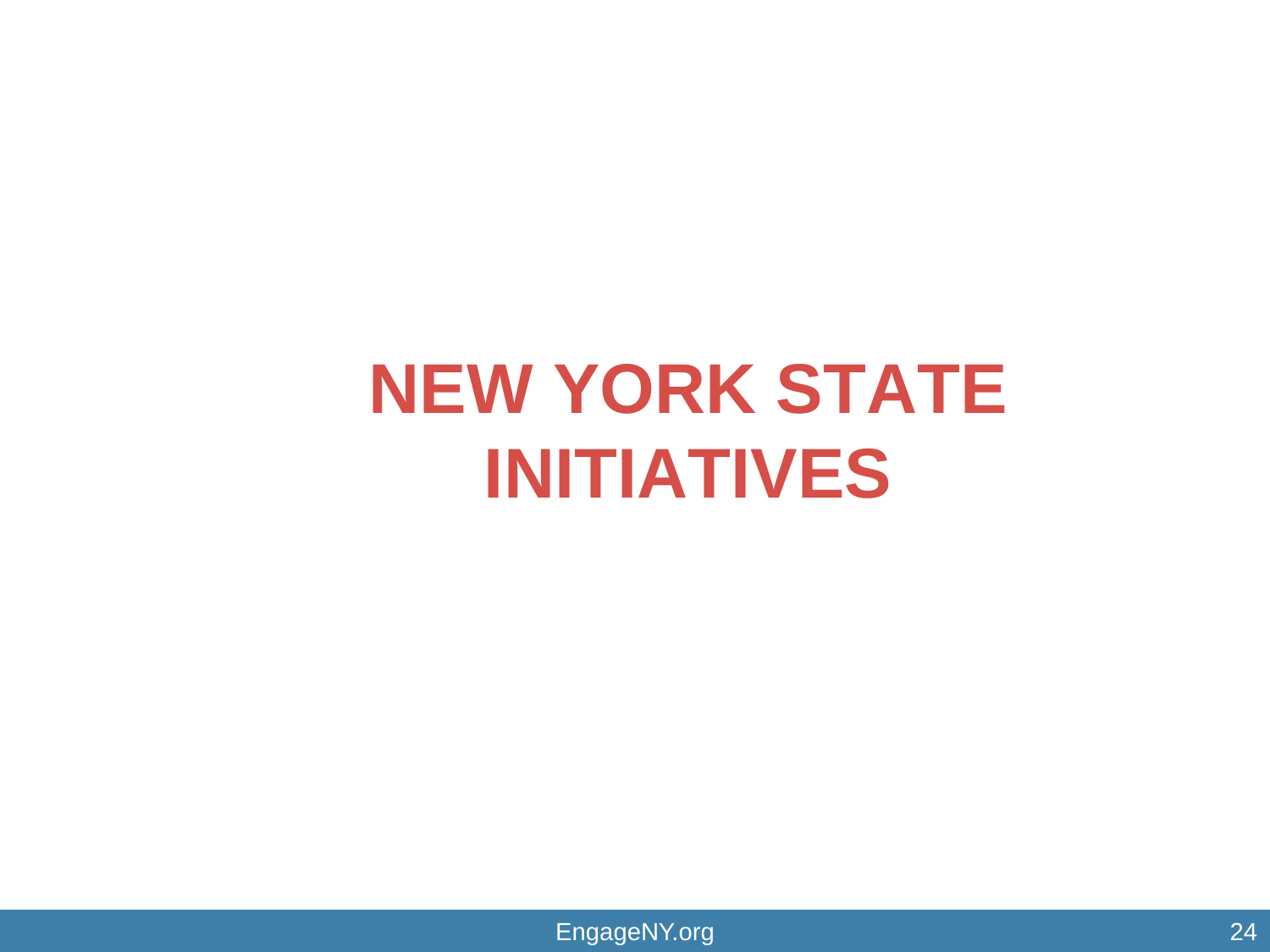## **Teacher Opportunity Corps**

- The purpose of the Teacher Opportunity Corps is to enhance the preparation of teachers and prospective teachers, to address the learning needs of students at risk of truancy, academic failure or dropping out of school, and to increase the participation rate of historically underrepresented and economically disadvantaged individuals in teaching careers.
- In order to receive funding, projects must serve participants in any or all of the following priority groups:
	- $\circ$  Individuals who have been historically underrepresented and underserved in the teaching profession, including individuals who are African American, Hispanic, Native American or Alaskan Native.
	- $\circ$  Individuals who are economically disadvantaged.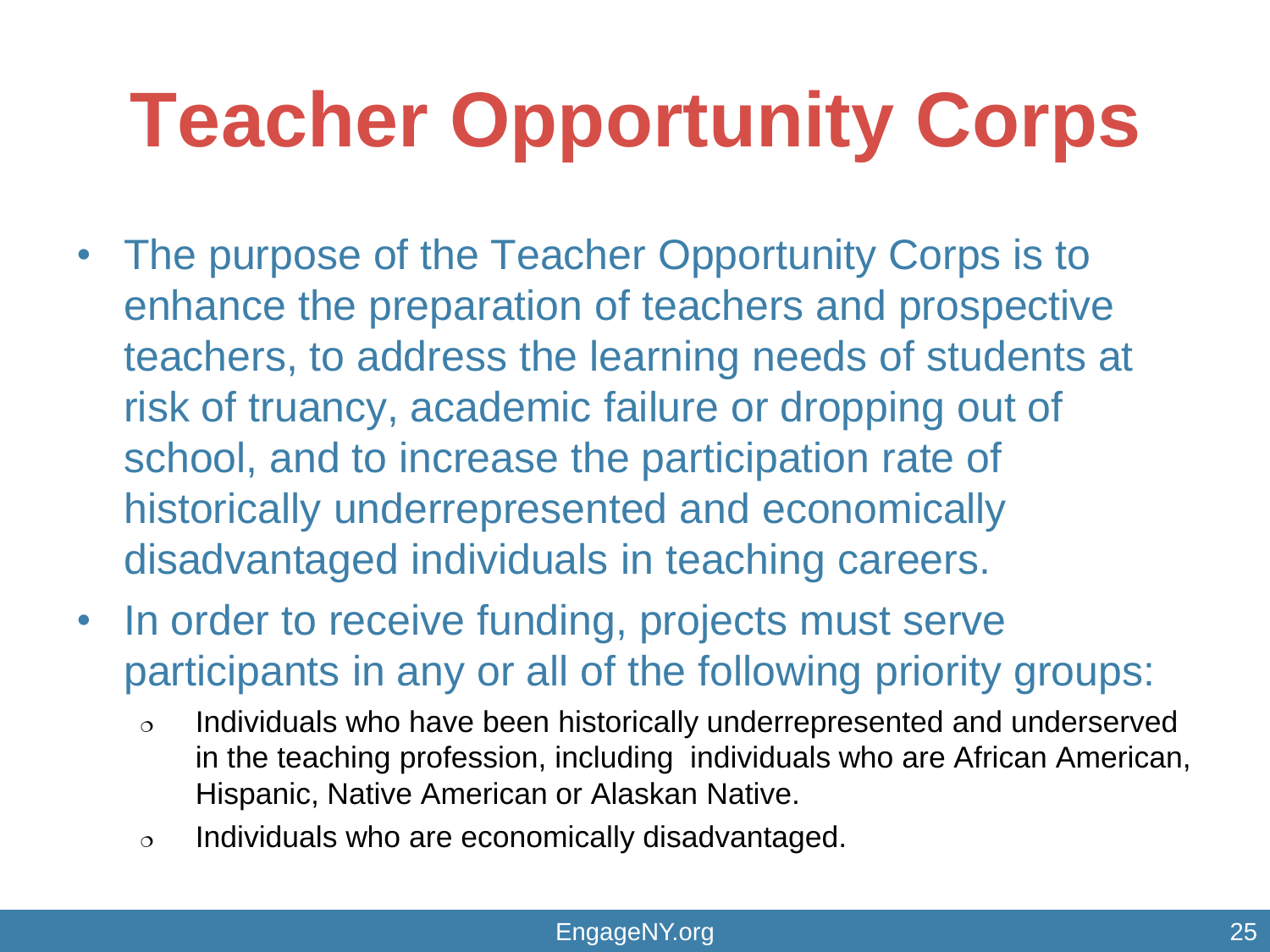# **Teacher Opportunity Corps**

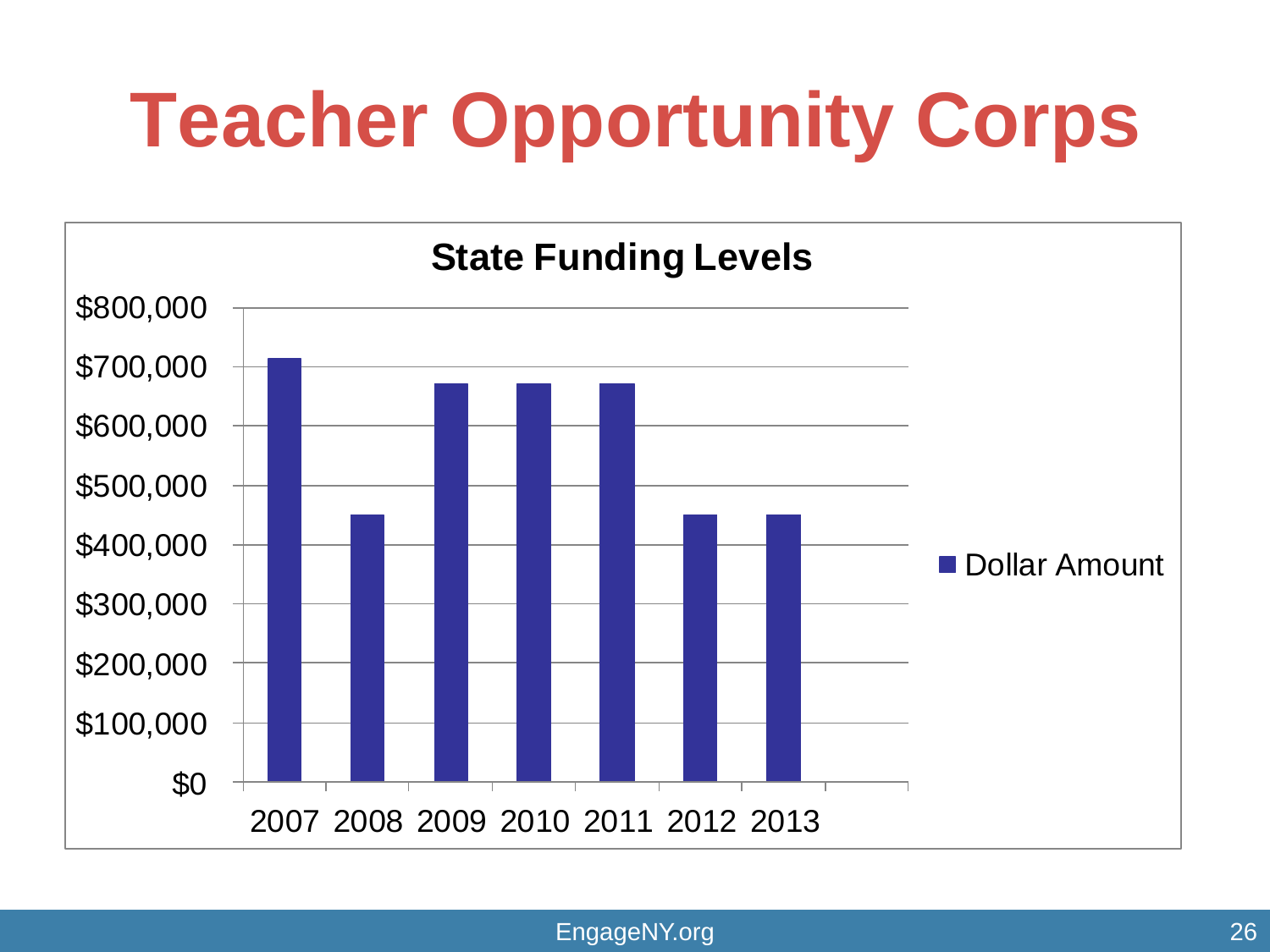## **Teacher Opportunity Corps – Funded Programs 2012-13**

| <b>INSTITUTION</b>        | <b>BUDGET</b> | <b>PROGRAM DETAILS</b>                                                                                                                                                     |  |  |
|---------------------------|---------------|----------------------------------------------------------------------------------------------------------------------------------------------------------------------------|--|--|
| <b>HOFSTRA UNIVERSITY</b> | \$63,973      | Tutoring pre-service teachers and observing classes, coursework<br>towards graduation and certification, research and development on the<br>teaching and learning process. |  |  |
| <b>HUNTER COLLEGE</b>     | \$80,000      | Specialized coursework designed to meet the requirements for NYS<br>certification. Also, tutoring and mentoring novice teachers.                                           |  |  |
| <b>MANHATTAN COLLEGE</b>  | \$80,000      | Coursework towards Professional NYS certification and/or bilingual<br>education.                                                                                           |  |  |
| <b>NAZARETH COLLEGE</b>   | \$80,000      | Coursework towards Professional NYS certification. Also, tutoring and<br>mentoring novice teachers.                                                                        |  |  |
| <b>PACE UNIVERSITY</b>    | \$80,000      | Coursework towards graduation, tutoring pre-service teachers and<br>mentoring novice teachers.                                                                             |  |  |
| <b>SUNY OSWEGO</b>        | \$43,910      | Coursework towards graduation, tutoring pre-service teachers and<br>mentoring novice teachers. Coursework towards NYS certification.                                       |  |  |
| <b>SUNY POTSDAM</b>       | \$16,000      | Coursework towards graduation, tutoring pre-service teachers and<br>mentoring novice teachers.                                                                             |  |  |
| <b>TEACHERS COLLEGE</b>   | \$6,117       | Coursework towards Professional NYS certification and mentoring<br>novice teachers.                                                                                        |  |  |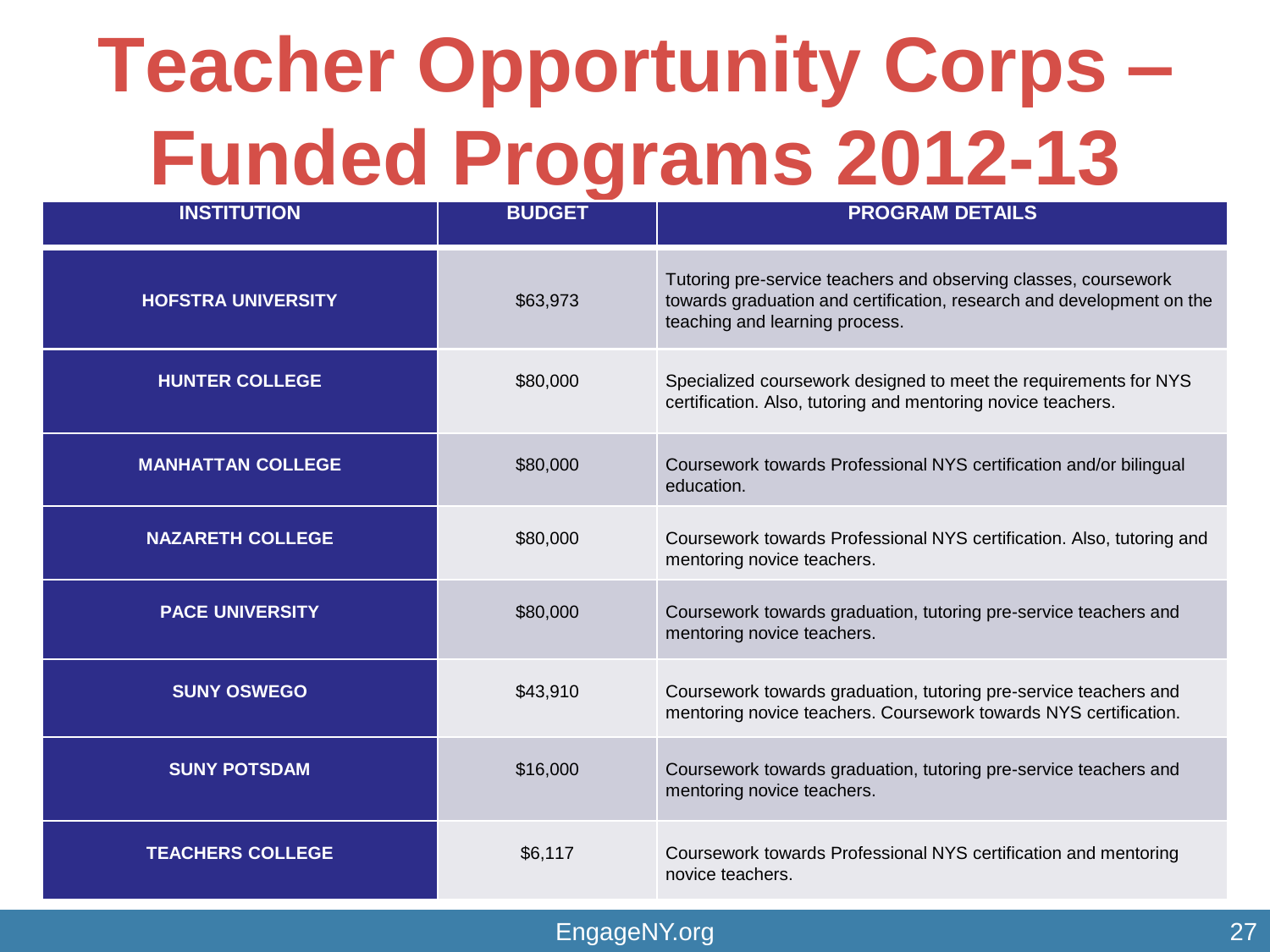

#### Today's<br>Students

Impact Data<sup>Mission: To recruit, mentor, and train culturally-diverse and economically-<br> **Impact Data** challenged students from high school through college, and place them as</sup> *challenged students from high school through college, and place them as effective teachers and committed leaders who strengthen schools and communities.*

| <b>Organization Profile</b>                                                                                                                                                                                                                                      | <b>Student Population</b>                                                                                                                                                                                                                                                                                                        |                                                                                                                                                                                                                                                                 |                                                                                                                                                                                | <b>Students Benefits</b>                                                                                                                                                                                                                                                                                |  |
|------------------------------------------------------------------------------------------------------------------------------------------------------------------------------------------------------------------------------------------------------------------|----------------------------------------------------------------------------------------------------------------------------------------------------------------------------------------------------------------------------------------------------------------------------------------------------------------------------------|-----------------------------------------------------------------------------------------------------------------------------------------------------------------------------------------------------------------------------------------------------------------|--------------------------------------------------------------------------------------------------------------------------------------------------------------------------------|---------------------------------------------------------------------------------------------------------------------------------------------------------------------------------------------------------------------------------------------------------------------------------------------------------|--|
| Founded by Dr. Bettye Perkins,<br>former teacher & IBM Executive<br>20 years, chartered by NY State<br><b>Board of Regents</b><br>Member of S&I100, Top 100 NP<br>Carnegie 100Kin10 partner                                                                      | students<br>schools                                                                                                                                                                                                                                                                                                              | 800 high school and college<br>Academic assistance<br>■ Free Kaplan SAT prep<br>48 high schools in NY, CT, VA, MA<br>High school &college mentors<br>500 students in 31 NY high<br>50% college tuition scholarships to 24<br>partnering colleges/ universities. |                                                                                                                                                                                |                                                                                                                                                                                                                                                                                                         |  |
| <b>Student Profile</b><br>75% economic need<br>85% students of color<br>90% program retention<br>96% college<br>admissions<br>75% college grad rate<br>100% teacher<br>×<br>placement<br>93% teacher retention<br>ш<br>after 3 yrs<br>90% teacher retention<br>× | <b>TSTT Syllabus</b><br>8-year teacher training<br>from 9 <sup>th</sup> grade through<br>senior year of college<br>Syllabus content includes:<br>Technology<br><b>I</b><br>College preparation<br>n.<br>Personal development<br>ш<br><b>Content literacy</b><br>п<br>Instructional skill<br>×<br>development<br>Career planning. | majors<br>students                                                                                                                                                                                                                                              | <b>Key Initiatives</b><br>STEM-27% STEM<br>Male Teacher of<br>Color-25% male<br><b>Student Leadership</b><br><b>Movement-Middle</b><br>school program for<br>future educators. | <b>NY College Partners</b><br><b>Canisius College</b><br>■ College of New Rochelle<br><b>Fordham University</b><br>lona College<br><b>E</b> Keuka College<br>- Manhattan College<br>- Manhattanville College<br>■ Marist College<br><b>Nazareth College</b><br><b>Pace University</b><br>Queens College |  |
| after 5 yrs<br>100 NY TSTT<br>×<br>graduates placed back<br>into their communities<br>as teachers and<br>leaders.<br>Strengthening classrooms and communities through mentorship and scholarship                                                                 | bperkins@tstt.org<br>914-345-3444 x23                                                                                                                                                                                                                                                                                            | <b>Contact</b><br>Bettye H. Perkins, Ed.D.<br>www.tstt.org                                                                                                                                                                                                      |                                                                                                                                                                                | St. John Fisher<br>St. Thomas Aquinas<br><b>SUNY Geneseo</b><br><b>SUNY New Paltz</b><br><b>Syracuse University</b><br>ΤM<br>28<br><b>Today's Students Tomorrow's Teachers</b>                                                                                                                          |  |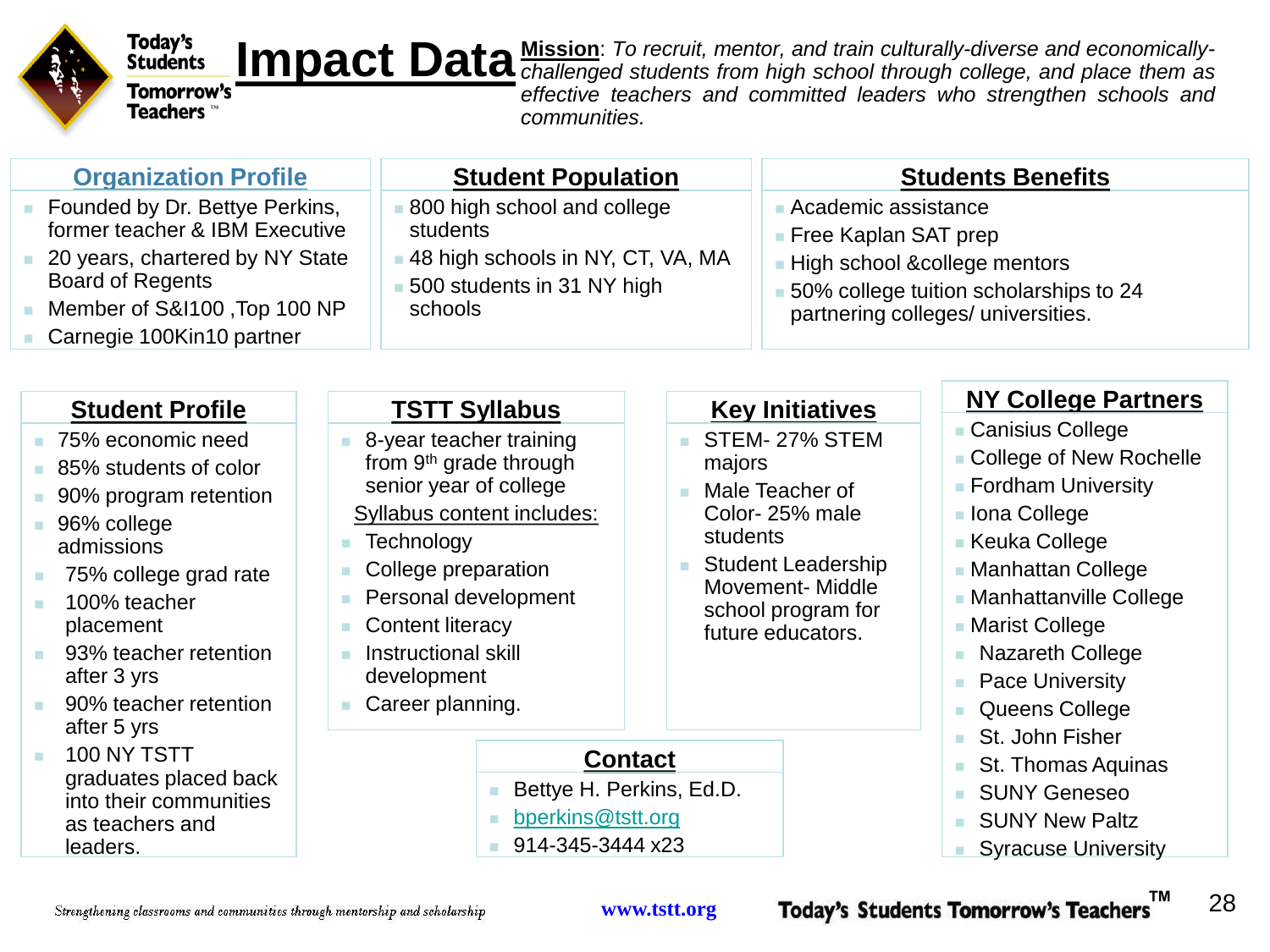#### **NATIONAL INITIATIVES**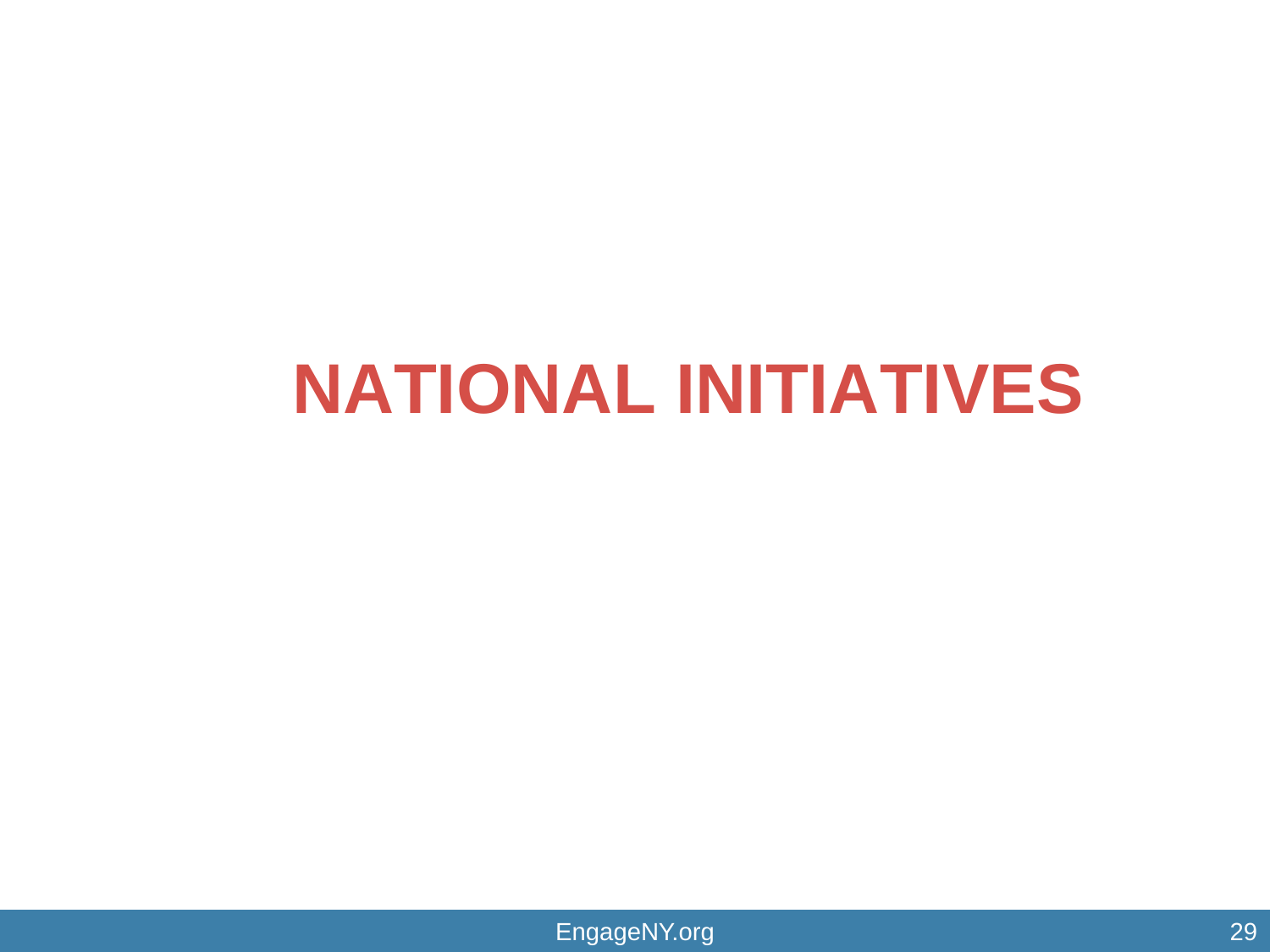### **The Council for the Accreditation of Educator Preparation (CAEP)**

*Plan for Recruitment of Diverse Candidates who Meet Employment Needs*

- *3.1 The provider presents plans and goals to recruit and support completion of high-quality candidates from a broad range of backgrounds and diverse populations to accomplish their mission. The admitted pool of candidates reflects the diversity of America's P-12 students. The provider demonstrates efforts to know and address community, state, national, regional, or local needs for hard-to-staff schools and shortage fields, currently, STEM, English-language learning, and students with disabilities.*
	- *Over time, a program may develop a reliable, valid model that uses admissions criteria other than those stated in this standard. In this case, the admitted cohort group mean on these criteria must meet or exceed the standard that has been shown to positively correlate with measures of P-12 student learning and development.*
	- *The provider demonstrates that the standard for high academic achievement and ability is met through multiple evaluations and sources of evidence. The provider reports the mean and standard deviation for the group.*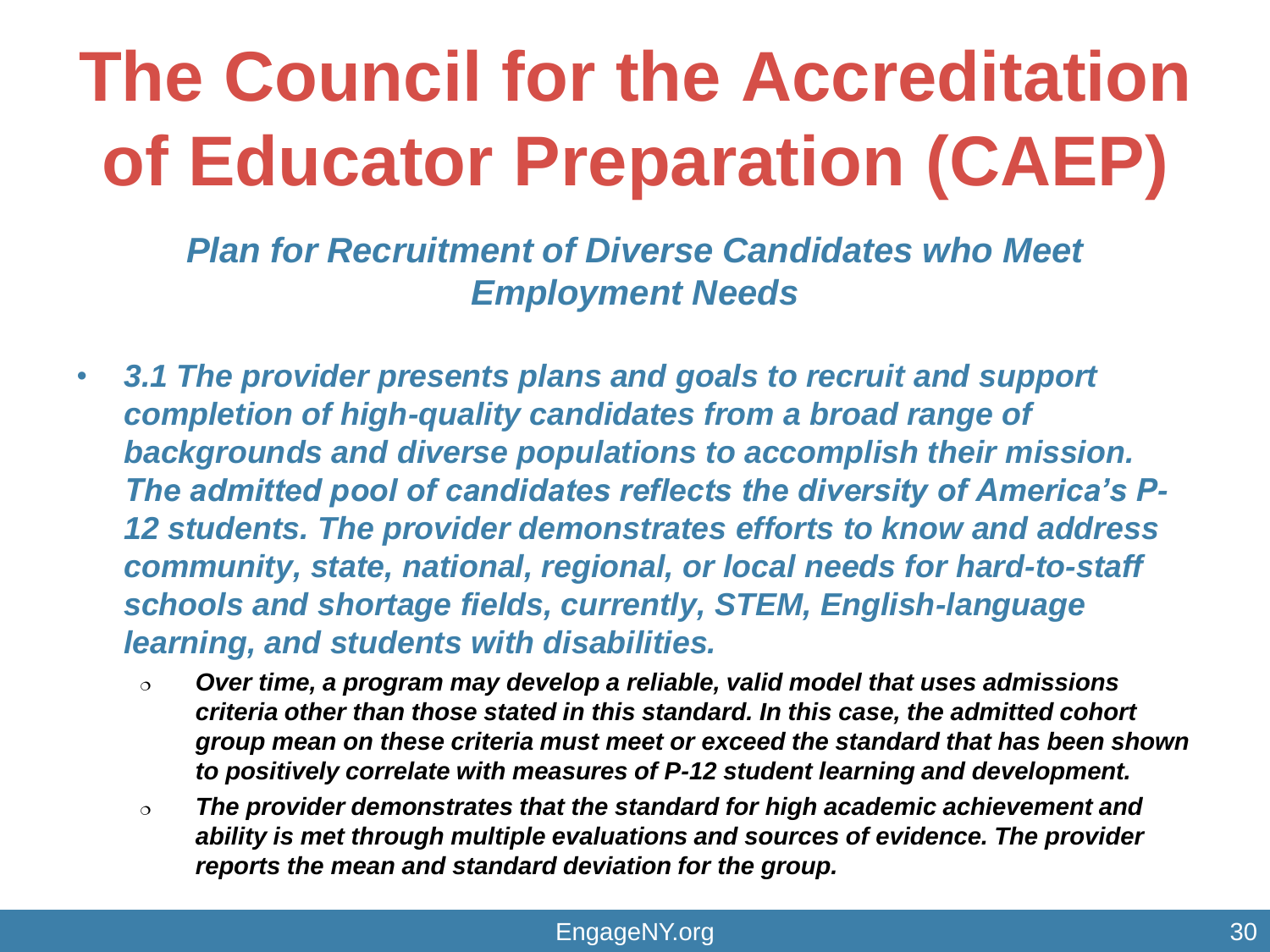#### **RECOMMENDATIONS**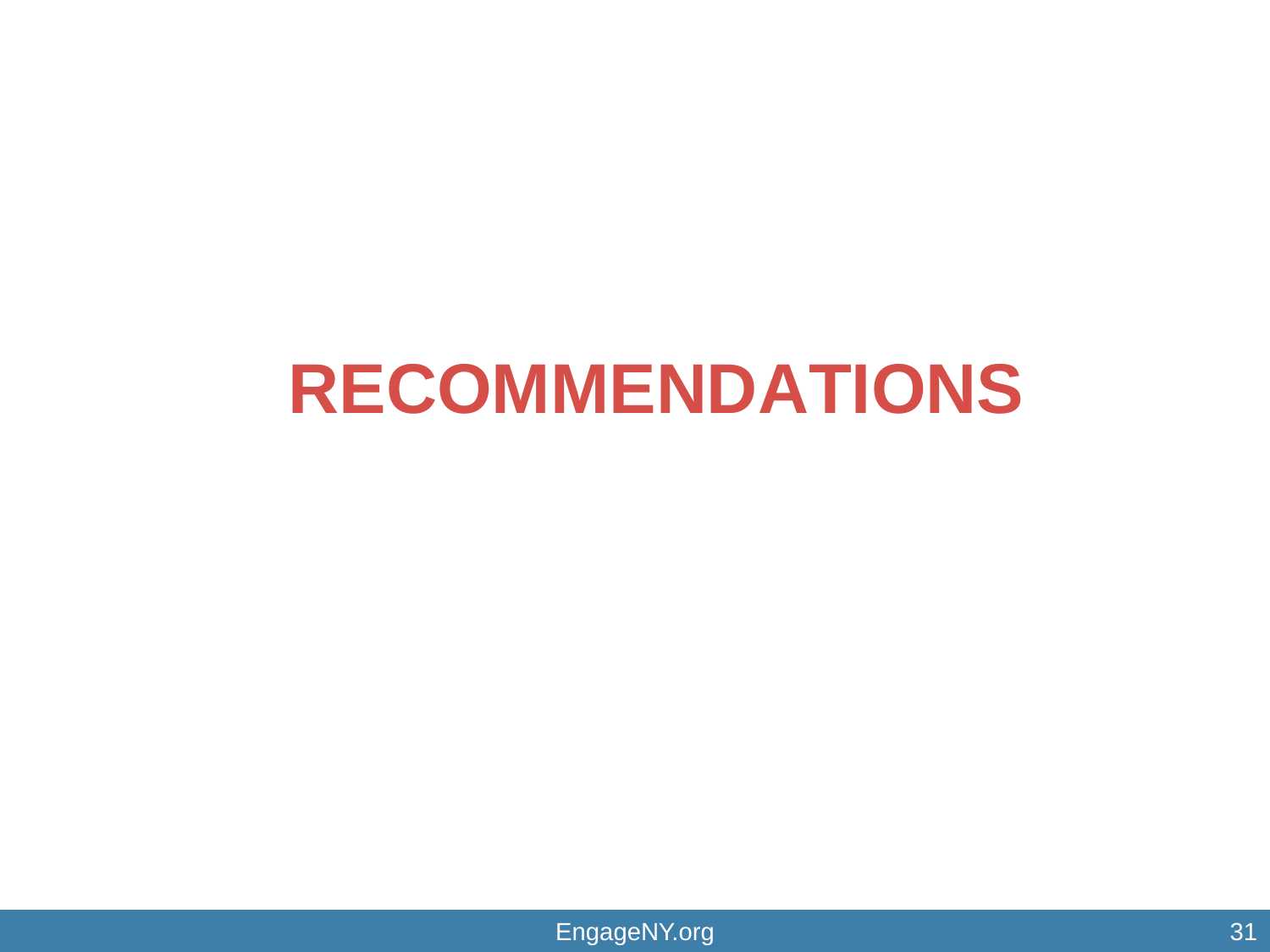## **Recommendations**

- **the Office of Higher Education revisit the findings from the 2009 – 2010 Regents Work Group to identify potential actionable next steps established to develop a state vision and articulate long-term goals for educator diversity;**
- **the Office of Higher Education encourage the sectors to utilize a portion of its Faculty Development MOU monies to support educator diversity initiatives;**
- **the Professional Standards and Practices Board review the new CAEP standards related to educator diversity and propose ways the State can further advance the implementation of these efforts across its approved programs;**
- **we learn about other existing partnerships between educator preparation programs and P-12 schools and share these as promising approaches to recruit and retain faculty/staff from underrepresented populations; and**
- **the Department review the current funding levels for the Teacher Opportunity Corps to determine if the current funding level is commensurate with our interest in increasing the number of diverse educators in the State of New York.**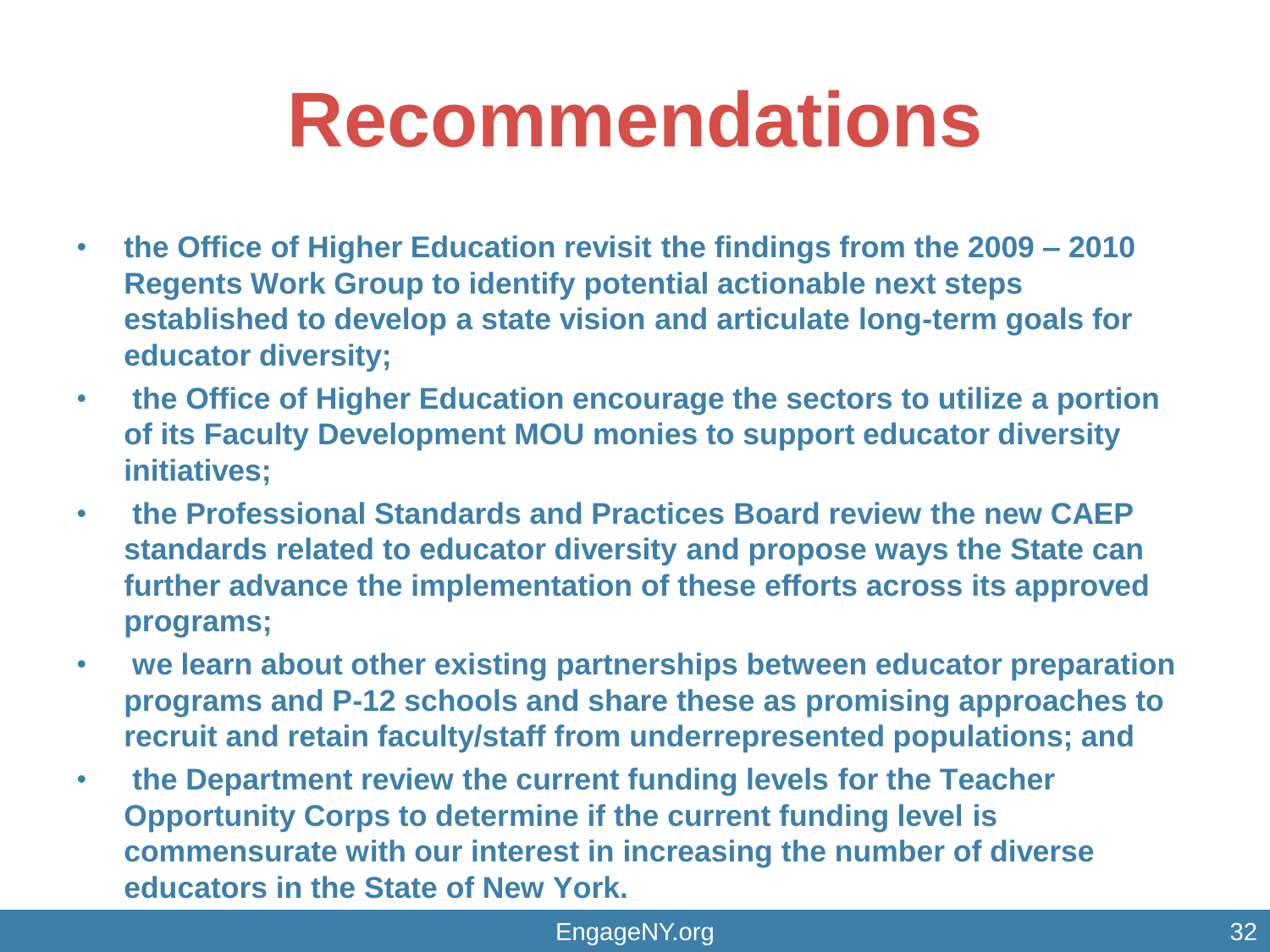#### **More Higher Education Opportunities** *2014-15 \$4M Budget Request*

#### **Expand NY's Higher Education Opportunity Program \$4.0 M**

Provide access to quality post-secondary institutions for disadvantaged student populations.



- HEOP is currently available at 55 independent colleges and institutions.
- Currently supports over 4,600 underrepresented and disadvantaged students annually.
- A recent analysis reported a 58% HEOP college graduation rate, compared with a 12% graduation rate for low-income students nationally.